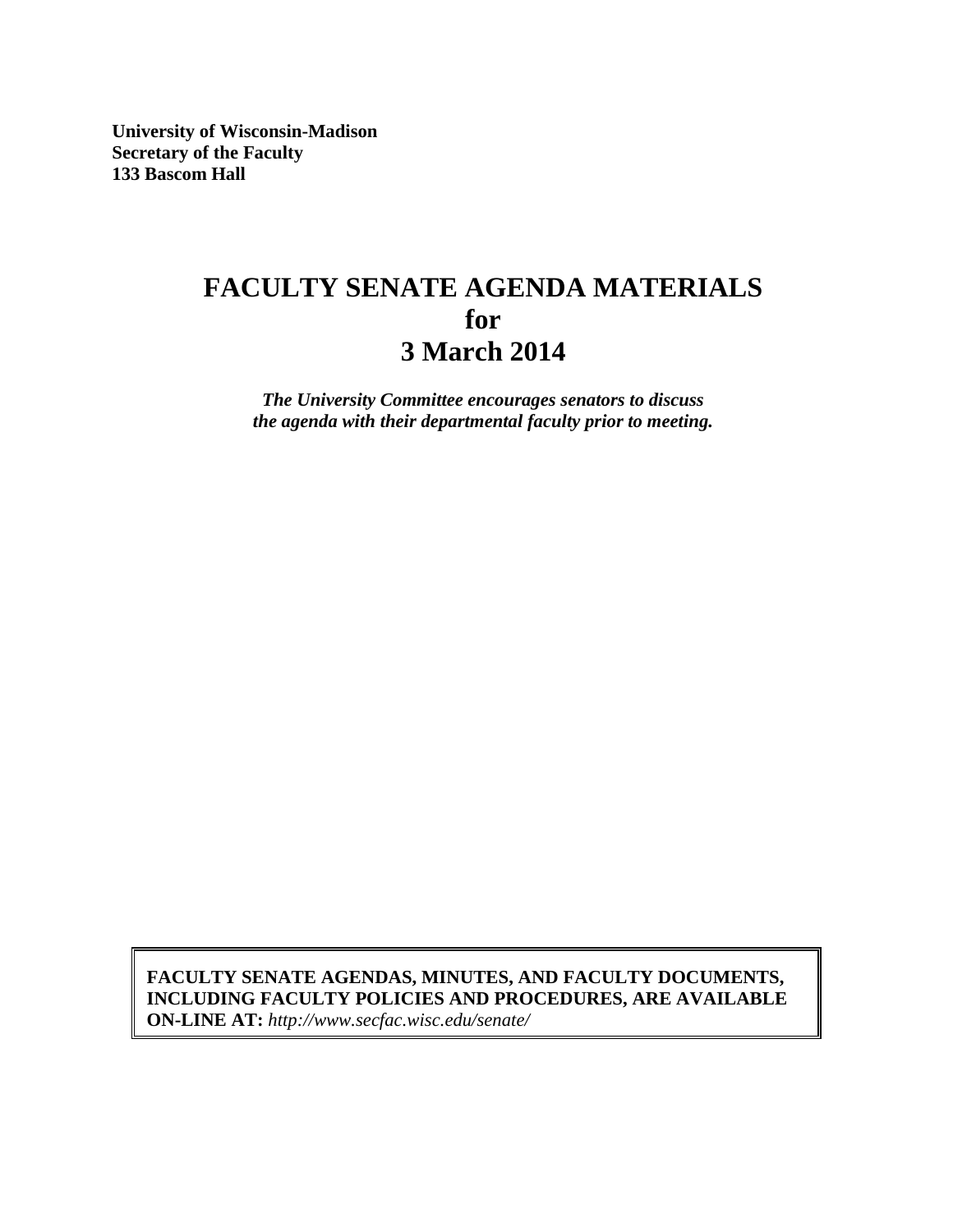#### **FACULTY SENATE MEETING Monday, 3 March 2014 - 3:30 p.m. 272 Bascom Hall**

# **A G E N D A**

| 1. Memorial Resolutions for:        | Doc. No. |
|-------------------------------------|----------|
| Professor Emeritus Reid Bryson      | 2473     |
| Professor Emerita Gerda Lerner      | 2474     |
| Professor Emeritus Philip G. Kessel | 2475     |

# 2. Announcements/Informational Items

3. Question Period

#### **AUTOMATIC CONSENT BUSINESS**

4. Minutes of 3 February 2014

# **REPORTS**

| 5. Merger of Liberal Studies and the Arts with Dept. of Professional Development | 2476 |  |  |
|----------------------------------------------------------------------------------|------|--|--|
|                                                                                  |      |  |  |
| <b>NEW BUSINESS</b>                                                              |      |  |  |
| 6. Revisions to FPP 5.30. Chair Selection [First Reading]                        | 2477 |  |  |
| 7. Revisions to FPP 6.56. Committee on Women in the University [First Reading]   | 2478 |  |  |
| <b>SENATE as COMMITTEE OF THE WHOLE</b>                                          |      |  |  |

|  | 8. Changes to Leadership Structure in the Research Enterprise |  | 2479 |
|--|---------------------------------------------------------------|--|------|
|--|---------------------------------------------------------------|--|------|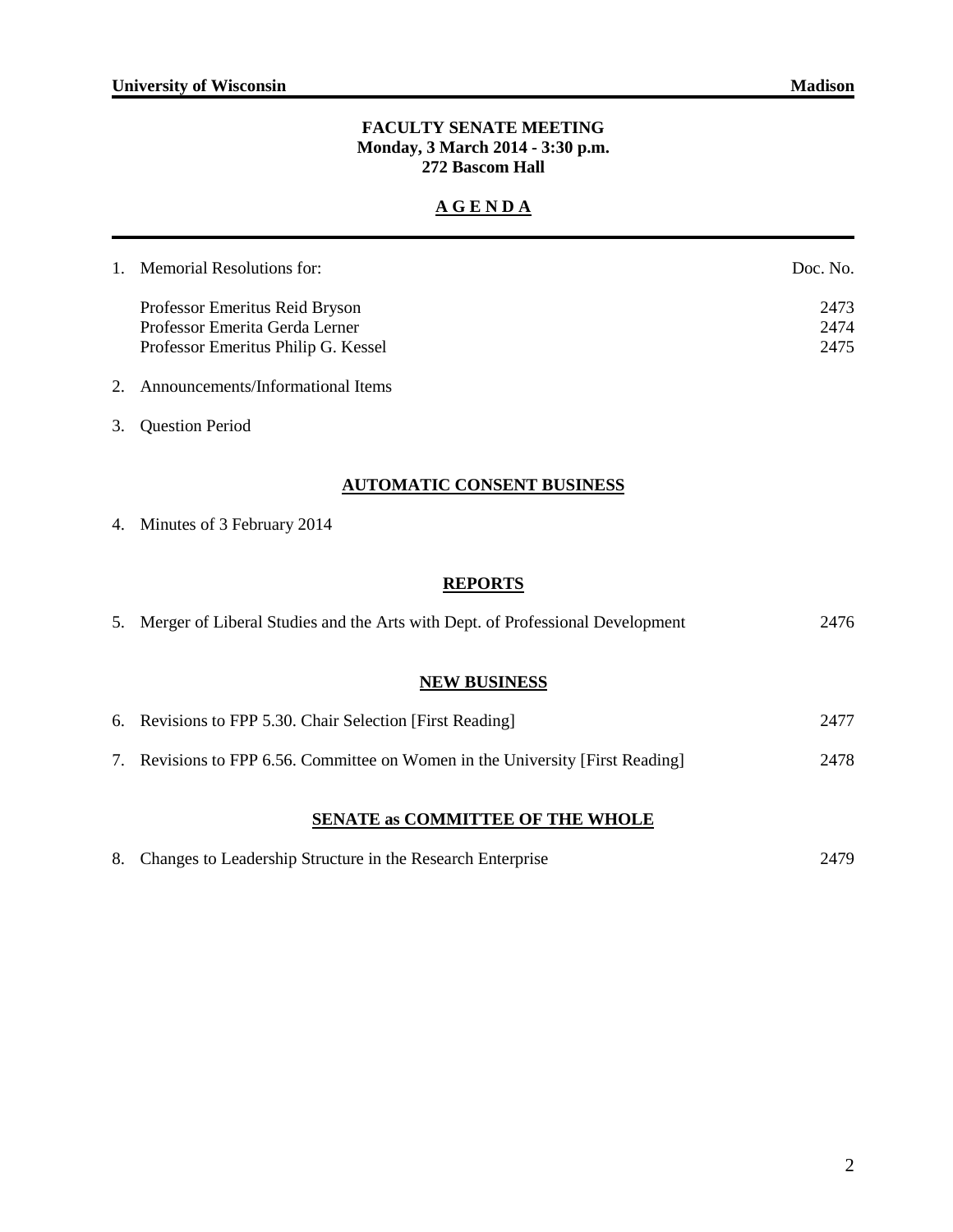#### **MEMORIAL RESOLUTION OF THE FACULTY OF THE UNIVERSITY OF WISCONSIN-MADISON**

#### **ON THE DEATH OF PROFESSOR EMERITUS REID BRYSON**

Reid A. Bryson, professor emeritus of atmospheric science, passed away on June 11, 2008 in Madison at the age of 88.

Professor Bryson's University of Wisconsin career leaves a legacy from 62 years of pioneering achievements in academics, climate research, and interdisciplinary leadership. He founded the Department of Meteorology (now Atmospheric and Oceanic Sciences) in 1948, the Center for Climate Research in 1963, the Institute for Environmental Studies (now the Nelson Institute) on Earth Day (1970), and the endowed Climate, People, and Environment Program (1984). He was nationally known for broadening the developing field of climate science to include human-land- climate interactions. He was an influential teacher and mentor to several individuals who later distinguished themselves in academia.

Bryson's undergraduate interests in Geology and Archeology were interrupted by World War II, when he became part of a historical group of bright inductees who received meteorological training at the University of Chicago. He subsequently remained there to finish the PhD in 1946, when he came to our campus. His bold proposal to form the Meteorology Department was approved in 1948, and he was soon joined by Verner Suomi, his Chicago associate, who was another UW pioneer who later was considered the "Father of Weather Satellites." Their department remained small until 1962, when their research success and visions of a greatly expanded department and separate building (now the 16-story Atmospheric, Oceanic, and Space Sciences) were approved. Since then, the department has remained one of the strongest in the world.

From the beginning, Reid Bryson's research at Wisconsin became increasingly multi-disciplinary, often involving important collaborations with colleagues in other departments including geology, anthropology, geology, chemistry, physics, soil science, botany, history, and history of science. His first climate work produced a synthesis of the multivariate relationships between climate and vegetation. He then pioneered in describing how changes in climate could influence vegetation, food and water supply, and the course of cultures.

Reid Bryson was an individualist whose contributions were rooted in observations and woven into syntheses with broad implications. He believed that observations should drive theory, and his early years focused on field measurements ranging from the surface of Lake Mendota, to the Canadian tundra by air, and to wide-ranging interdisciplinary field studies in India and Peru. In mid-career, he developed historical data sets of climate and ecological variables, using tools ranging from instrumental records and phenological records, to the analysis of tree rings, pollen, soils, and cultural histories assessed from archeological studies, combined with accurate dating of events using radiocarbon analysis. He recognized stories to be shared in the data, and was a masterful integrator of knowledge which broadened the research scope of the Department of Meteorology. His meteorology students benefitted from his import of research into the classroom, and his early work on "March of the Seasons" introduced a dynamical framework for climatology based upon 'events' rather than conventional boundaries of months, decades, or millennia. His book "Climates of Hunger," a Book of the Month selection, illustrated his skills as an integrator of climate and human affairs. In later years, he expanded his approach of "quantitative paleoclimatology" to include physical-statistical models of temperature, winds, and rainfall relations to produce site-specific explanations of how climate had produced or influenced cultural changes – often with an emphasis on the role of abrupt events such as the role of volcanic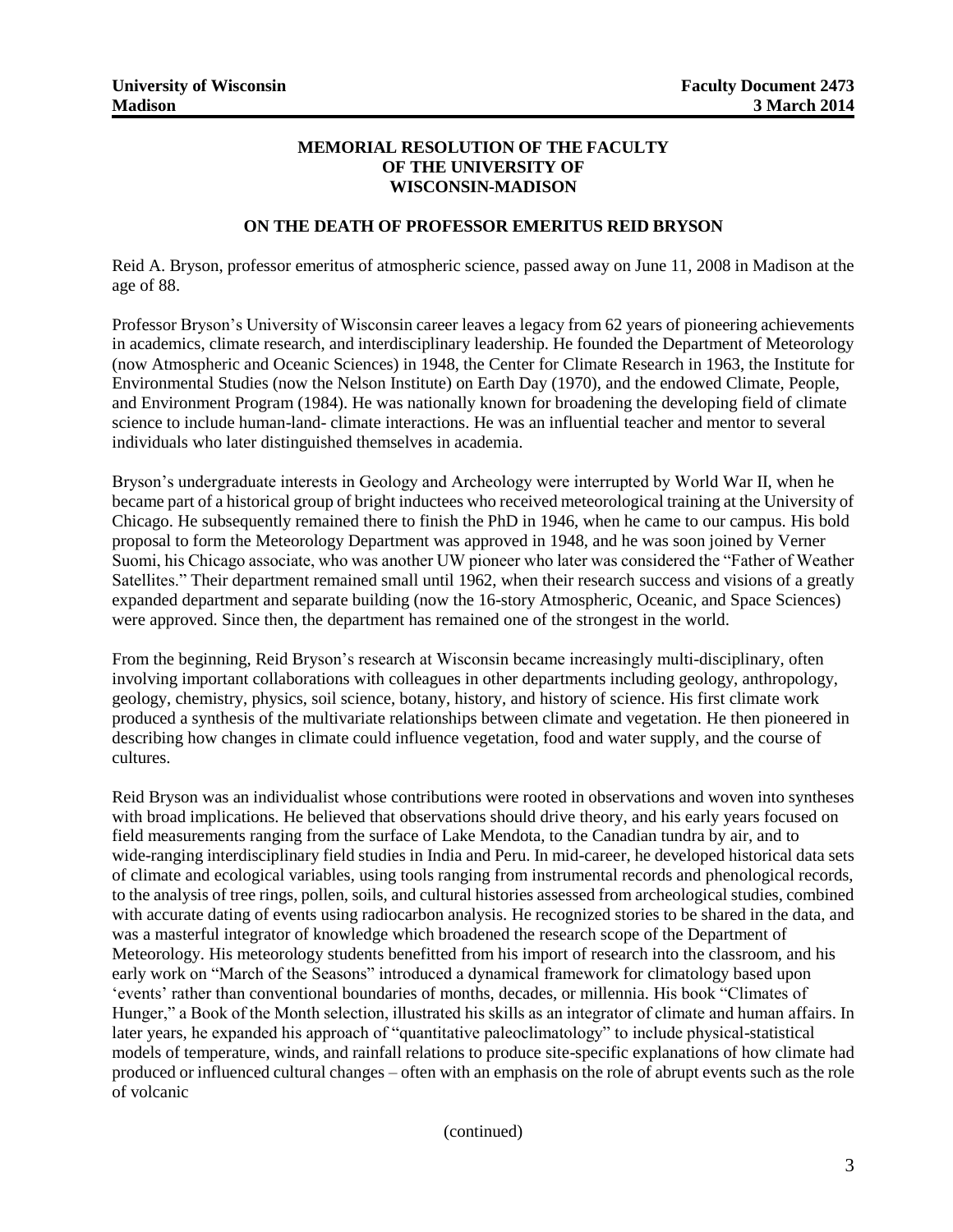eruptions in producing sudden, if relatively brief, climatic perturbations. This work brought to the fore the oft-ignored role of climate in cultural change, but debates about the relative importance of climate compared to other societal forces continue.

On the national level, Bryson's work was appreciated for its emphasis on the developing areas of interdisciplinary climate studies and the diverse impacts of climate change on societies. Nevertheless, his approach to research was that of a contrarian, always questioning the consensus views and skeptical of over-reliance on 'big science' as opposed to the insights of individuals. He was among the first to become convinced that humans had adversely affected regional climates by land misuse and to address this topic quantitatively. As a consequence, he conducted an active program of research in India in the 1960s, resulting in collaborations and assistance to younger Indian scientists. His work on impacts of climate was recognized internationally, for example by his designation as a UNEP Laureate.

Beginning in the late 1960s, Bryson extended his work on human impacts to the global scale. He rightly concluded that increasing industrial emissions of particulates could have a "dimming" effect on solar radiation, The earth was cooling in the mid-20<sup>th</sup> century, and this brought him considerable attention as a "global cooling" advocate, but more importantly, it helped establish academic and governmental programs aimed at reducing this cooling effect. Following these years, when it became apparent that the earth was definitely in a "global warming" phase, Bryson was more inclined to emphasize the importance of recognizing climate's strong natural variability, and the need to distinguish between natural warming and human-caused warming – and it is only in recent decades that international science panels have stated clearly that current global warming trends clearly exceed the warming that might be associated with natural variability.

On a personal level, Reid Bryson was an influential individual who believed in the "professing" element of being a professor. He cared about others, and believed in an "open door" policy within the department and university, enjoyed daily luncheons with faculty from throughout campus, and with his late wife Frannie created a "family" feeling for the entire department. There also was the private, creative Reid Bryson, who relieved the emotional pressures of his career by becoming an accomplished weaver and poet. He will be remembered by colleagues and former students as a "Renaissance Man" who created understanding and an institutional environment that has left lasting influence.

> MEMORIAL COMMITTEE John Kutzbach John Young Zhengyu Liu Grant Petty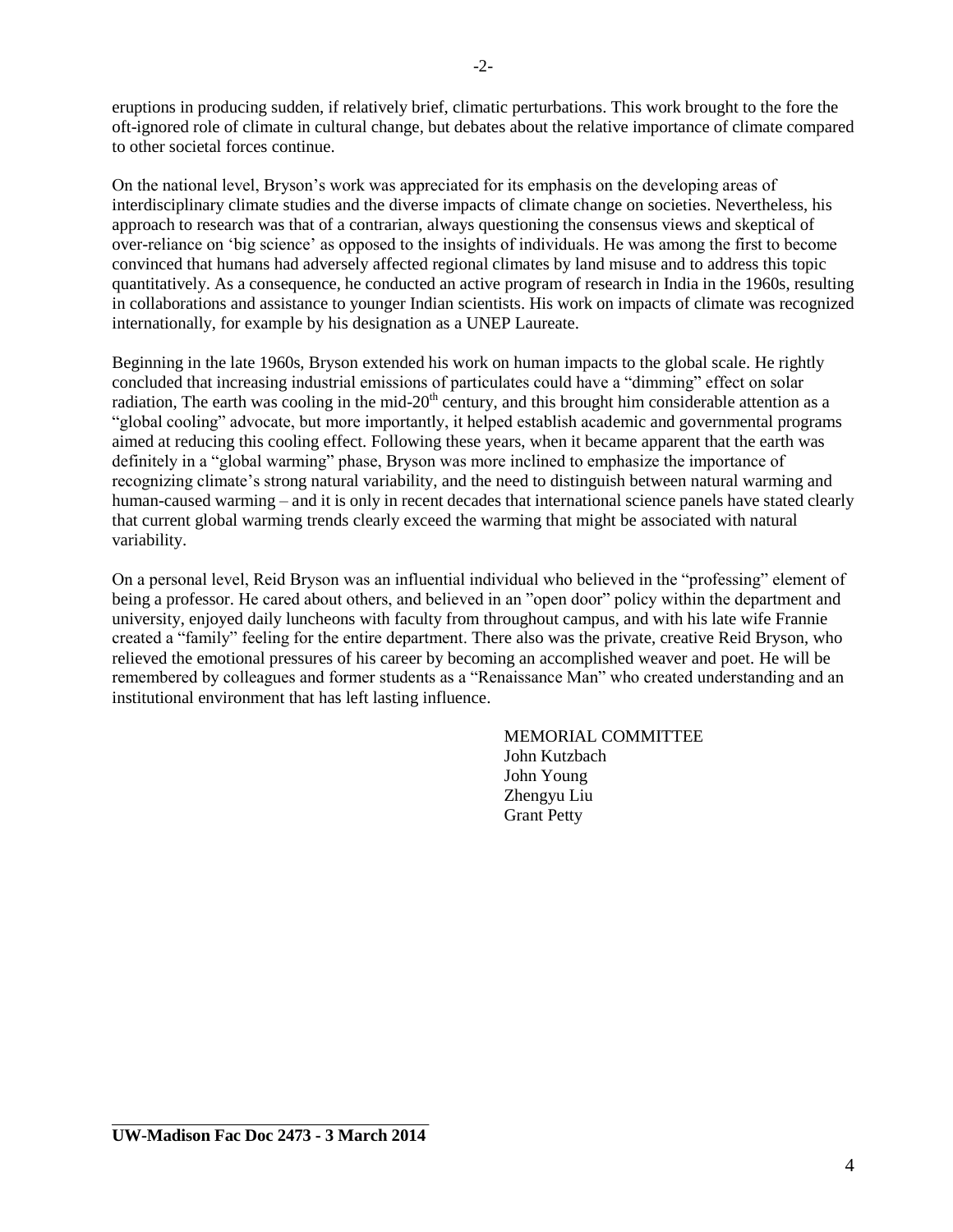#### **MEMORIAL RESOLUTION OF THE FACULTY OF THE UNIVERSITY OF WISCONSIN-MADISON**

#### **ON THE DEATH OF PROFESSOR EMERITA GERDA LERNER**

On January 2, 2013, Gerda Lerner, Robinson Edwards and Wisconsin Alumni Research Foundation Senior Distinguished Research Professor Emerita of U.S. Women's History, passed away in Madison, surrounded by her family. A refugee from Austria during World War II, she told her story in the memoir Fireweed published in 2002.

Born Gerda Kronstein in Vienna, Austria on April 30, 1920, Professor Lerner emigrated to the United States and ultimately settled into a happy marriage with the filmmaker Carl Lerner. Among her creative projects she published a novel, *No Farewell*, and co-wrote the screenplay for "Black Like Me," directed by her husband. She was also a poet and in 2009, together with her friend and art photographer Sandy Wojtal-Weber, they self-published a book entitled *In Praise of Aging*. One of the founders of the field of Women's History in the United States, Professor Lerner received her Ph.D. from Columbia University in 1966 and, after teaching at Sarah Lawrence for a number of years and founding a graduate program in Women's History there, came to Madison in 1980 and founded the Program in Women's History here. A prolific historian, she was the author of numerous books on women's history, not only about the United States but more broadly. The recipient of countless awards and prizes, she received the Austrian Cross of Honor for Science and Art in 1996 and was elected to the American Academy of Arts and Sciences in 1998.

Gerda Lerner's impact on the fields of U.S. History and Women's History, on the lives of students and colleagues, and on the UW History Department, was immense. Among the ways she was described at a memorial event held in April 2013 was as "brave and outspoken and full of passion"; "a pathbreaker"; "an inspirational speaker whose implicit audience was always far broader than academia". She was a supportive mentor who could also be demanding and sometimes harsh, but it was always in the interest of making people's work better. She never forgot her roots as an activist, and "she was an example to all of us." Graduate students who arrived in Madison after she had already retired noted that their work "would be virtually impossible without the discipline-shifting insights of Gerda Lerner." A colleague who met her when she interviewed for the position here also made clear that, as someone who survived on the UW campus both before and after Gerda, there was no doubt that after Gerda was better.

Gerda enjoyed getting to know colleagues and students personally, and supporting them and their families. She greatly enjoyed keeping up with my two boys as they grew and became independent. We enjoyed numerous meals together over the years and, after my sons moved away, she always asked how they were.

A consistent part of any meal at Gerda Lerner's house, at least between April and October, was a tour of her garden that was her pride and joy. Another way in which her love for nature emerged was in her avid dedication to hiking, and she would always convince you to take a walk with her when you visited.

# **MEMORIAL COMMITTEE**

Florencia E. Mallon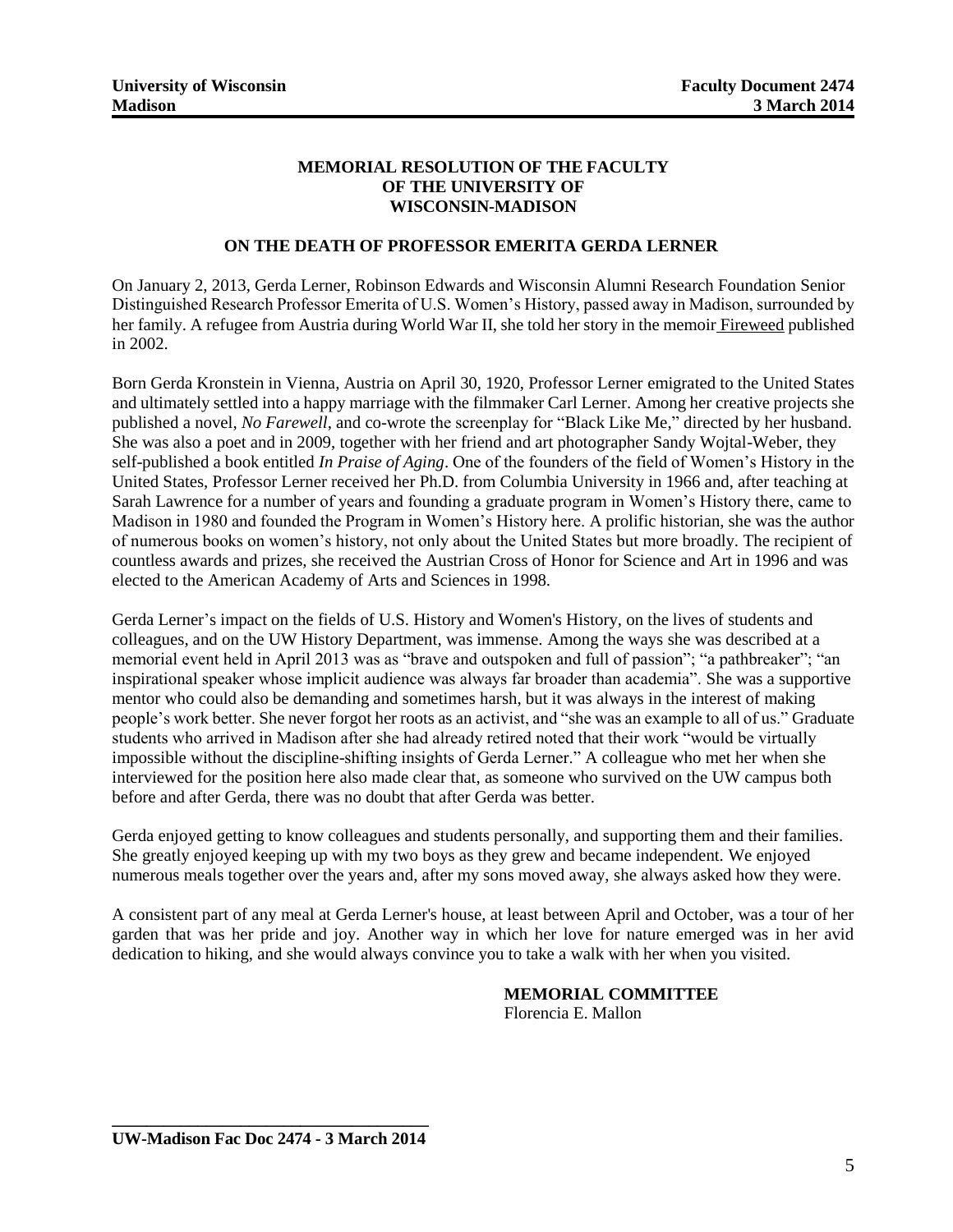#### **MEMORIAL RESOLUTION OF THE FACULTY OF THE UNIVERSITY OF WISCONSIN-MADISON**

#### **ON THE DEATH OF PROFESSOR EMERITUS PHILIP G. KESSEL**

Philip Gerald Kessel passed away on Sept. 8, 2013, at the age of 79. He was born on Nov. 12, 1933, to Philip Joseph and Leona Angeline Kessel in Saginaw, Michigan. He was united in marriage to Mary J. Gerhardt Kessel on Sept. 8, 1956, at SS Peter & Paul Parish in Saginaw, Michigan. Philip graduated high school from SS Peter & Paul Parish in 1951. He attended the University of Notre Dame, receiving bachelors and masters degrees in mechanical engineering in 1956 and 1957, respectively. He worked for a short time as a Research Engineer at Dow Chemical Co. in Midland, Michigan, where he was awarded U.S. Patent No. 3,233,306. Philip then attended the University of Michigan where he received his Ph.D. in engineering mechanics in 1964. He was a teaching fellow at the University of Notre Dame and a teaching assistant at the University of Michigan. He joined the Department of Engineering Mechanics at the University of Wisconsin in 1964 as an Assistant Professor, was promoted to Associate Professor in 1968, and to Professor in 1972. His research areas included dynamics, vibrations, variational mechanics, and space structures. He was the principal investigator on several grants funded by NSF, NASA, and others. His publications appeared in many of the leading journals, including the American Institute of Aeronautics and Astronautics Journal, the Journal of the Acoustical Society of America, the Journal of Applied Mechanics, and the International Journal of Solids and Structures. He supervised many M.S. and Ph.D. students, and he developed several new courses including Space Applications of Robotics, and Satellite Dynamics.

Philip served as department chairman from 1980 to 1992. During his tenure as chair, the department gained strength under his leadership, significantly expanded its activities in astronautics, implemented an Astronautics Option to the undergraduate degree program, and added "astronautics" to the department name. As chairman, Philip guided several young faculty through the tenure and promotion process, and thoroughly prepared the documentation needed for this; these faculty will forever be grateful for his mentoring and attention to details.

Philip was a registered professional engineer in Wisconsin, and he served as a consultant for numerous companies. Philip was a member of several professional societies including Sigma Xi, American Society of Engineering Education (ASEE), American Institute of Aeronautics and Astronautics (AIAA), American Society of Mechanical Engineers (ASME), and American Society of Civil Engineers (ASCE). He was also a member of the American Association of Engineering Mechanics Chairmen, and served as its president in 1988.

On June 30, 1994, after a 30 year career at UW, Philip retired from the Department of Engineering Mechanics and Astronautics. Philip enjoyed his winters in Florida, gardening, and watching his grandchildren grow. He is survived by his wife, Mary; his children, Philip Kessel (Kathy), Susan Perkins (Dwight), Karen Christiansen (James), Robert Kessel (Kari), and Kathleen Bly (Daniel); his grandchildren, Philip, Blake and Amanda Kessel, Alysa (Matthew Bunke), Tyler and Hilary Christiansen, Kaelyn, Bryce and Kinsey Kessel, Hannah and Jacob Bly, and Michael, Daniel, Jessica and Steven Birkle; and 13 great-grandchildren. He will be dearly missed by his family, colleagues, and friends.

> MEMORIAL COMMITTEE D. C. Kammer M. E. Plesha, Chair A. L. Schlack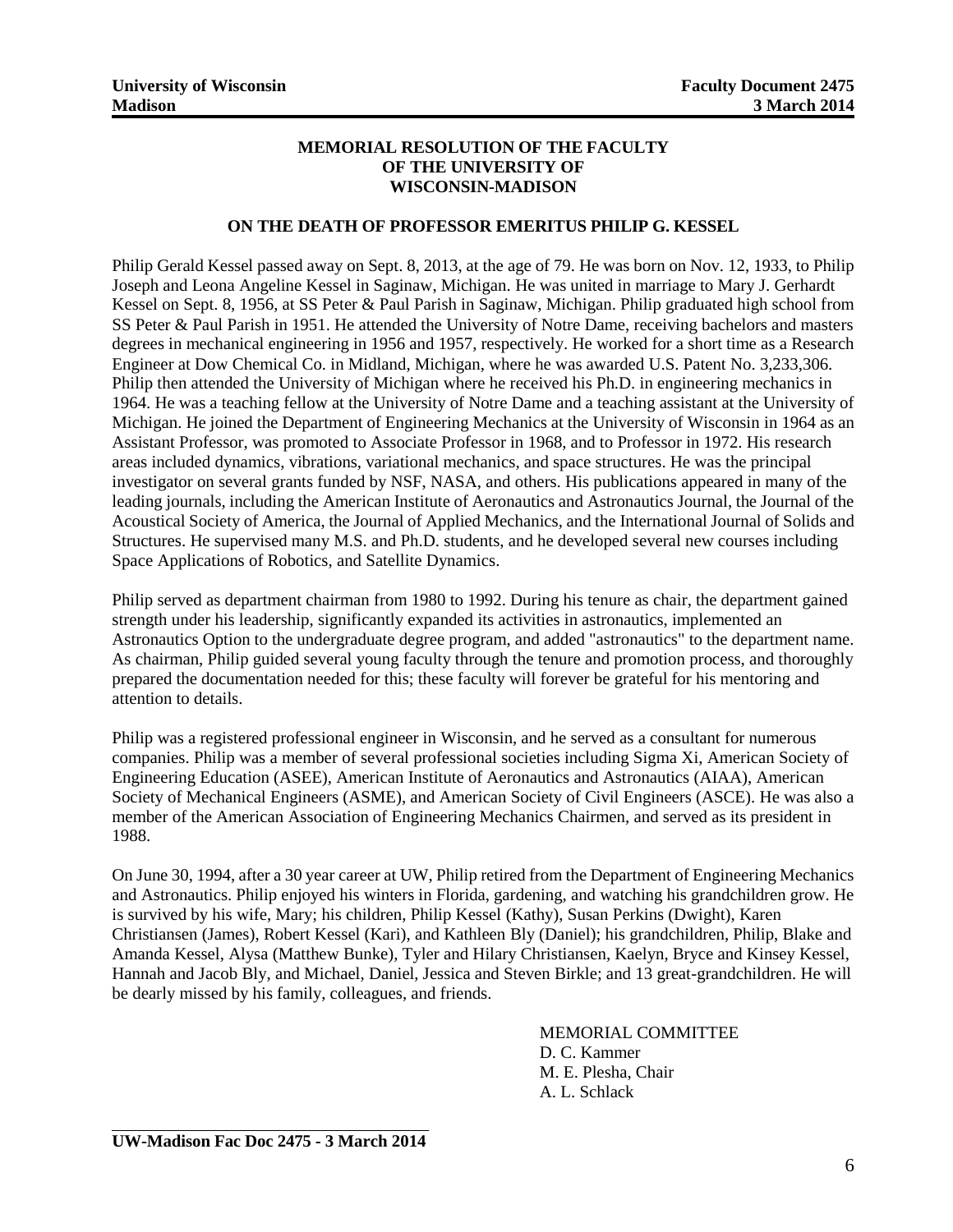#### **FACULTY SENATE MEETING Monday, 3 February 2014 – 3:30 p.m. 272 Bascom Hall**

#### **MINUTES**

Chancellor Rebecca Blank called the meeting to order at 3:32 p.m. with 164 voting members present (75 needed for quorum).

| 1. Memorial resolutions were presented for: | Doc. No. |
|---------------------------------------------|----------|
| Professor Emeritus Edward Balish            | 2459     |
| Professor Emerita Marguerite Christensen    | 2460     |
| Professor Emeritus Richard F. Fenske        | 2461     |
| Professor Emeritus Theodore S. Hamerow      | 2462     |
| Professor Emeritus Minoru Kiyota            | 2463     |
| Professor Emeritus Paul O. Madsen           | 2464     |
| Professor Emeritus Gerald Marwell           | 2465     |
| Professor Emeritus Avadh Kishore Narain     | 2466     |
| Professor Emerita H. Jean Rowley            | 2467     |
|                                             |          |

- 2. Announcements/Informational Items
	- a. Chancellor Blank announced the appointment of William (Bill) Heiss as Interim Secretary of the Faculty. A permanent Secretary of the Faculty will be appointed July 1, 2014.
	- b. Michael Bernard-Donals, University Committee Chair made the following announcements:
		- i. The Ad Hoc Committee on Civility and the Academic Workplace continues
		- ii. An Ad Hoc Committee on International Agreements will be formed to create recommendations about UW-Madison agreements with international institutions and honoring academic freedom.
		- iii. The following timeline for receiving the recommendations from the Working Group on Leadership Changes with the Vice Chancellor for Research/Dean of the Graduate School positions is as follows:
			- 1. Initial draft recommendations will be presented at March 3, 2014 Senate meeting.
			- 2. Public town hall meetings for open discussion of the recommendations will be held March 4 & 5.
			- 3. With the input received, final recommendations for approval will be presented at the April 7, 2014 Senate meeting.
	- c. A Working Group is being formed to study university budget models. A White Paper on the need for budget model change has been disseminated to governance groups and deans. In turn, Deans will be working with department chairs for as needed.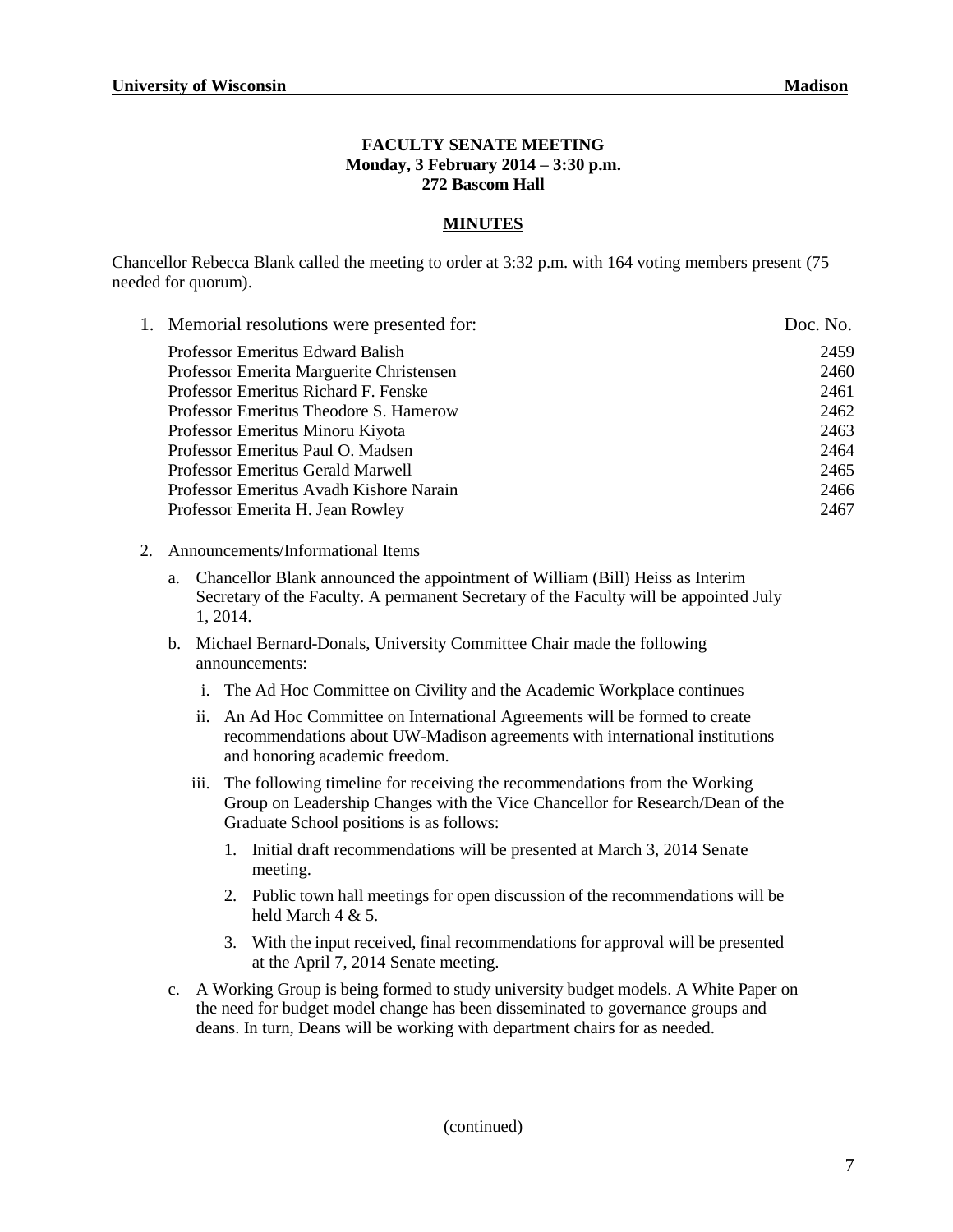3. Question Period

There were no questions.

# **AUTOMATIC CONSENT BUSINESS**

4. The Minutes of the 2 December 2013 Senate meeting were approved as distributed.

# **REPORTS**

|    | 5. Provost Paul M. DeLuca, Jr. submitted for informational purposes the Campus<br>Campus Planning Commitee Annual Report for 2012-2013. | 2468 |
|----|-----------------------------------------------------------------------------------------------------------------------------------------|------|
|    | There were no questions or comments.                                                                                                    |      |
| 6. | Professor David Hildner submitted for informational purposes the Lectures Committee<br>Annual Report for 2012-2013.                     | 2469 |
|    | There were no questions or comments.                                                                                                    |      |
|    | Associate Dean and Professor Steven Cramer submitted for informational purposes the<br>Ad Hoc Tuition Policy Faculty Committee Report.  | 2470 |

There were no questions or comments

### **NEW BUSINESS**

| 8. Professor Donald Downs offered and moved to adopt a resolution opposing limitations | 2471 |
|----------------------------------------------------------------------------------------|------|
| on academic freedom as exemplified by recent American Studies Association              |      |
| actions. The motion was seconded. Discussion followed by those in favor and            |      |
| opposed to adopting the resolution.                                                    |      |
|                                                                                        |      |

A motion was made and seconded to table the resolution. The motion to table passed. Senators were reminded that the vote was not on the resolution itself.

A second motion was made and seconded that University Committee appoint a Committee to look into the issue of academic boycotts/academic freedom and decide whether to bring the issue to back to the senate.

Motion carried.

9. On behalf of the University Committee Michael Bernard-Donals moved to accept the 2472 Report of the Ad Hoc Committee on Fossil Fuel Use and Climate Change and to Accept its recommendations.

Motion passed.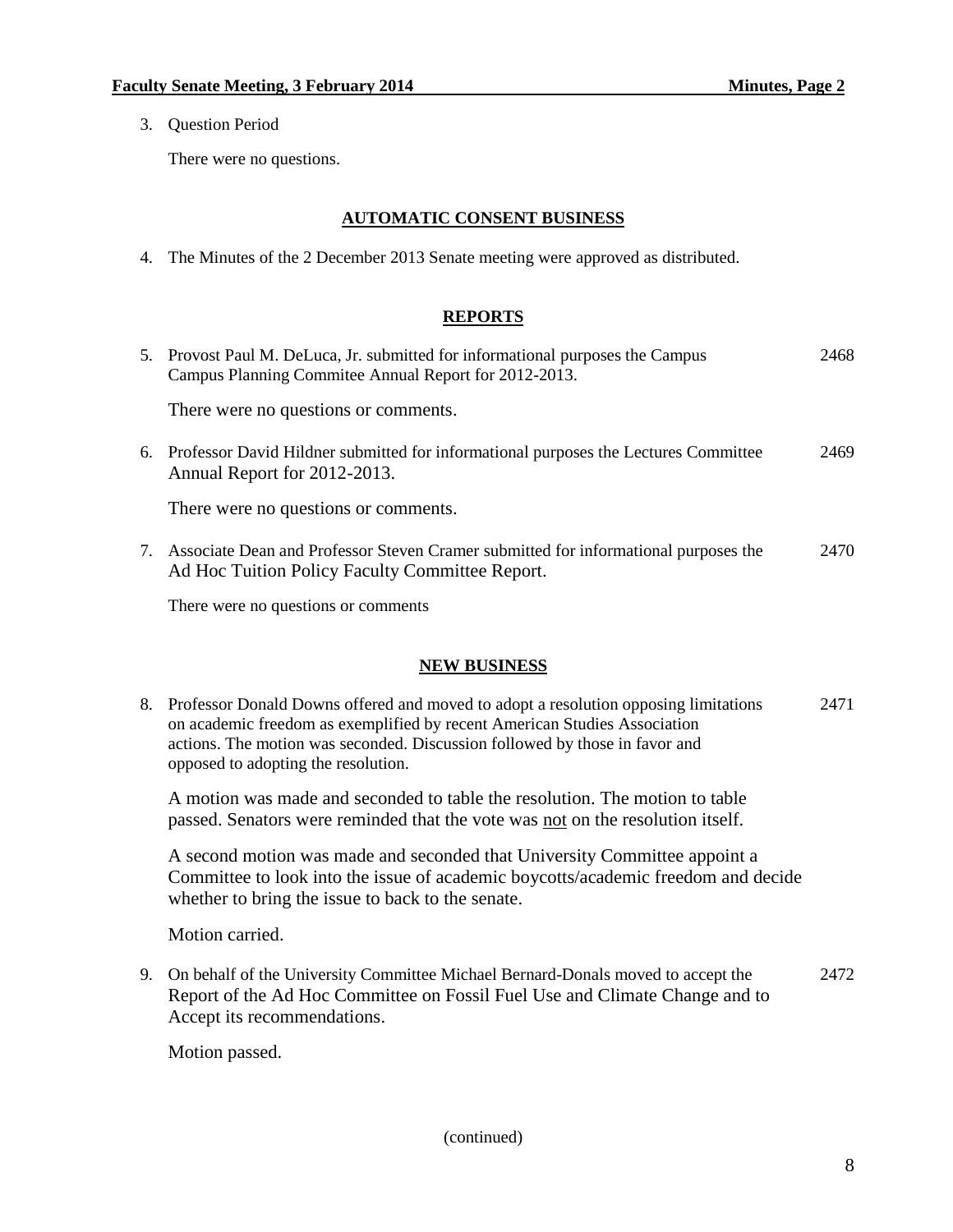#### **ANNOUNCEMENT**

10. Staff from the University Health Service gave a brief presentation about the "AT RISK" tool for faculty relative to suicide prevention. It's an online interactive tool and incudes simulations such as conversations about what to say to students who are perceived to be at-risk for suicide.

The meeting adjourned at 4:55 p.m.

Respectfully Submitted by

William a Heiss

William A. Heiss Interim Secretary of the Faculty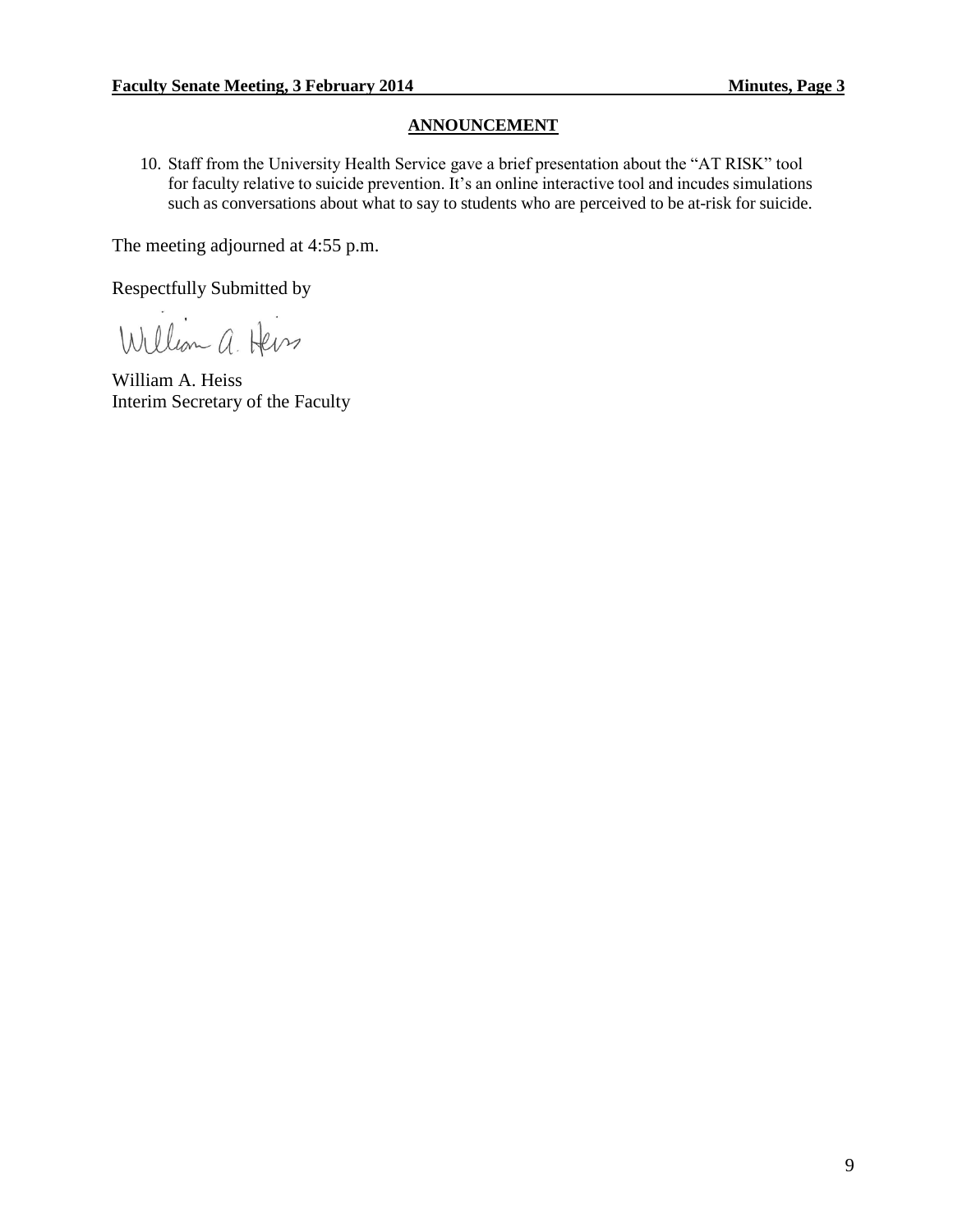#### **RECOMMENDATION TO MERGE THE DEPARTMENT OF LIBERAL STUDIES AND THE ARTS AND THE DEPARTMENT OF PROFESSIONAL DEVELOPMENT AND APPLIED STUDIES TO CREATE THE DEPARTMENT OF LIBERAL ARTS AND APPLIED STUDIES**

#### **BACKGROUND**

The departments were originally part of UW-Extension. With integration of UW-Extension functions into UW-Madison in 1985 approximately 100 positions with cross-divisional or multi-unit responsibilities created the UW-Madison Division of University Outreach (DUO). The five DUO departments were: Liberal Studies, Governmental Affairs, Health and Human Issues, Communication Programs, and Continuing Education in the Arts.

In 1994, DUO was consolidated with Summer Sessions and Inter-College Programs, and was renamed the Division of Continuing Studies (DCS). In 1997, faced with shrinking numbers as retiring faculty were not replaced, the five DCS departments were merged into the existing two: Liberal Studies and the Arts and Professional Development and Applied Studies.

#### **RATIONAL FOR MERGER**

Over the last two years faculty and staff have engaged in a deliberative process and concluded that a merger of the two departments as the Department of Liberal Arts and Applied Studies (LAAS) makes sense programmatically, functionally, and fiscally.

- The departments have a shared mission of providing high quality and innovative continuing education classes for adults (lifelong learners), outreach, service, and scholarship.
- The distinction between personal enrichment and professional development continues to lessen, and classes and other programs reflect this change.
- In terms of day-to-day operations, the two departments increasingly have been functioning as one department. Examples include a move to one physical space, sharing of one department administrator, the sharing of a department chairperson, Executive Committees that meet jointly, and implementation of unified administrative practices and procedures that standardize course planning procedures, registration, marketing and other business practices for both departments.
- To a large extent, the public face is of one department. For example, learners see one dynamic catalog and one print catalog of course offerings.
- Both departments are revenue-generating; registration fees provide a significant proportion of the departmental budgets. This model requires business practices that seek efficiencies, reduce costs, and generate revenue. One department provides more flexibility to assign staff to projects and activities as needed.
- There is support for the merger. Faculty and staff from LSA and PDAS have been involved in a deliberative process and conclude it is time to make explicit the direction the departments have been moving. Chairs of the campus departments in which Continuing Studies faculty currently have affiliate status have expressed support for the merger.

The proposal to consolidate the Department of Liberal Studies and the Arts and the Department of Professional Development and Applied Studies as the Department of Liberal Arts and Applied Studies was approved unanimously by the Executive Committee of each department. The proposal to merge the departments was subsequently unanimously approved by the University Academic Planning Council.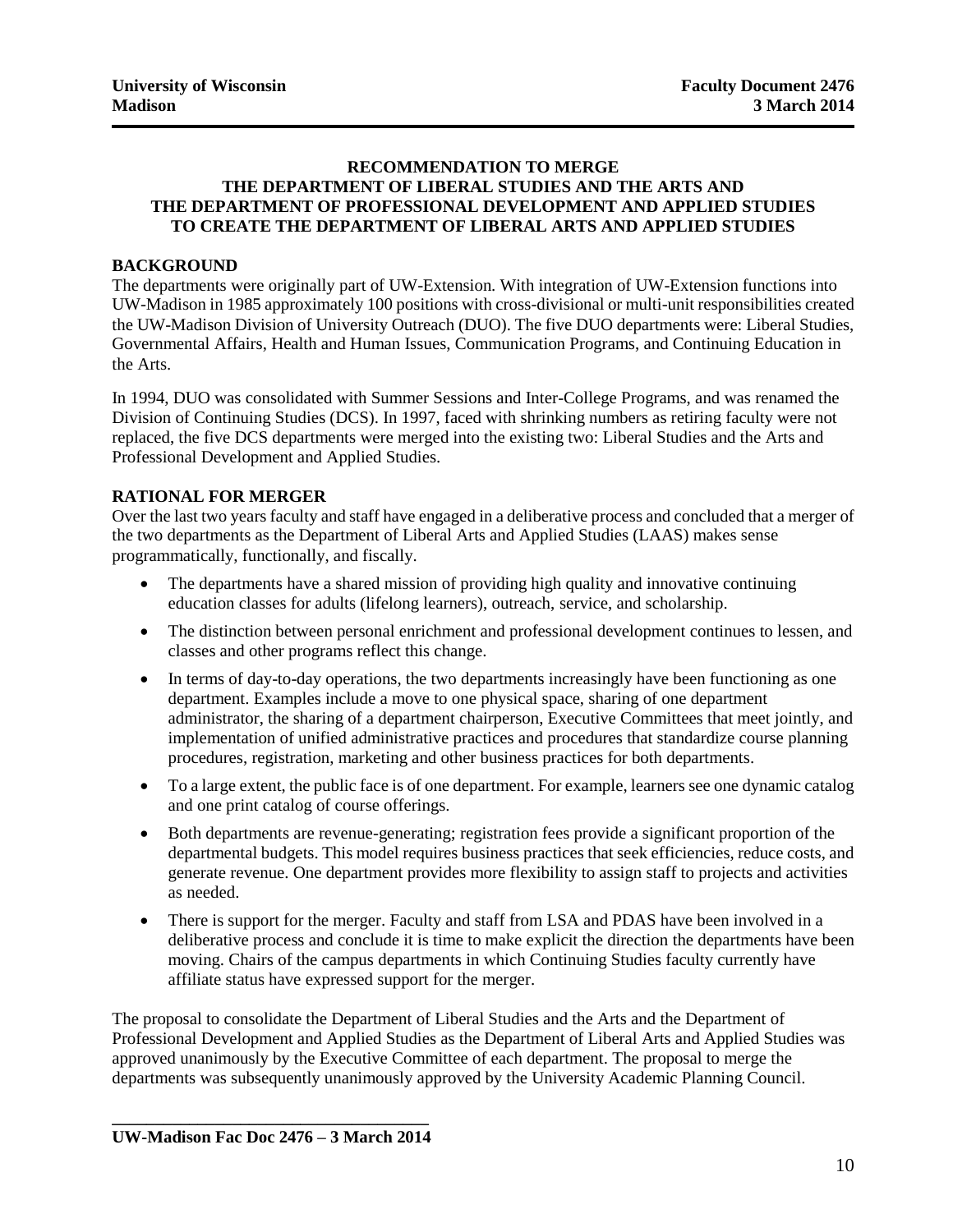*Faculty Policies & Procedures* 5.30. DEPARTMENTAL CHAIR: SELECTION.

B. If the dean does not wish to appoint the faculty member who received at least a plurality for chair, the dean—after consulting the department, the chancellor provost, and the University Committee, and with approval of the provost after he/she considers the recommendations of the University Committee— may appoint a chair from among the tenured members of the department, or may appoint a tenured member of the faculty who is not a member of the department. In exceptional cases, following consultation with the department, the chancellor provost, and the University Committee, and with approval of the provost after he/she considers the recommendations of the University Committee the dean may appoint an assistant professor. The dean shall discuss the reasons for his/her action with the department, the University Committee, and the chancellor provost.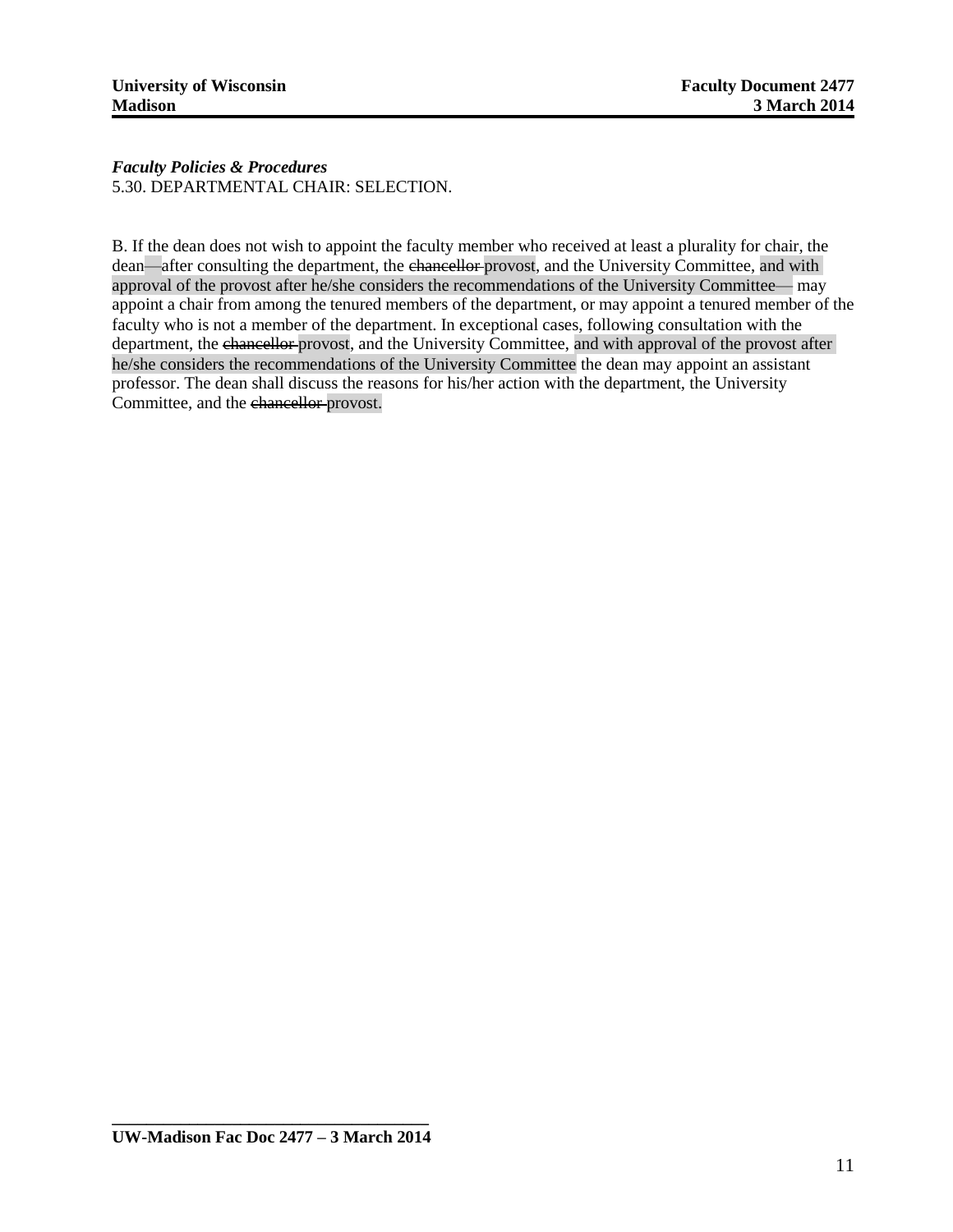#### **COMMITTEE ON WOMEN IN THE UNIVERSITY**

#### **Proposed Amendments to Faculty Policies & Procedures 6.56.**

#### *Faculty Policies & Procedures*

6.56. WOMEN IN THE UNIVERSITY, COMMITTEE ON.

- A. MEMBERSHIP: The Committee on Women in the University consists is a shared governance committee consisting of the following members:
	- 1. Nine Six faculty members appointed by the faculty Committee on Committees for terms of three years.
	- 2. Six academic staff members appointed for terms of three years.
	- 3. Six classified staff members appointed by the Classified Staff Executive Committee or designated standing committee for terms of three years.
	- 4. One graduate student and one undergraduate student, appointed by the recognized student governance organization.
	- 5. One postdoctoral fellow, appointed by the Graduate School.
	- 36. The associate vice chancellor responsible for women's issues Vice Provost for Diversity & Climate and the director of the Office for Equity & Diversity, ex officio, non-voting.
	- 47. The chair shall be appointed from among the faculty members appointed pursuant to section A.1. Academic staff appointed pursuant to A.2. may be appointed to serve as co-chair. Classified staff appointed pursuant to A.3. may be appointed to serve as co-chair.

#### B. FUNCTIONS.

- 1. Recommends to administrative offices and governance bodies changes in university priorities, policies, practices and programs that would improve the status of women.
- 2. Collaborates and consults with administrative offices and governance bodies to more fully support gender equity, employee engagement, an inclusive and respectful culture, and diversity.
- 13. Evaluates and monitors the status of women faculty and academic staff employees at the university.
- 2. Recommends to the University Committee and Academic Staff Executive Committee for consideration and action proposals related to priorities, programs and policies directed toward improving the status of women at UW-Madison.
- 3. Makes suggestions to administrative officers about implementing priorities and policies designed to address issues of gender equity.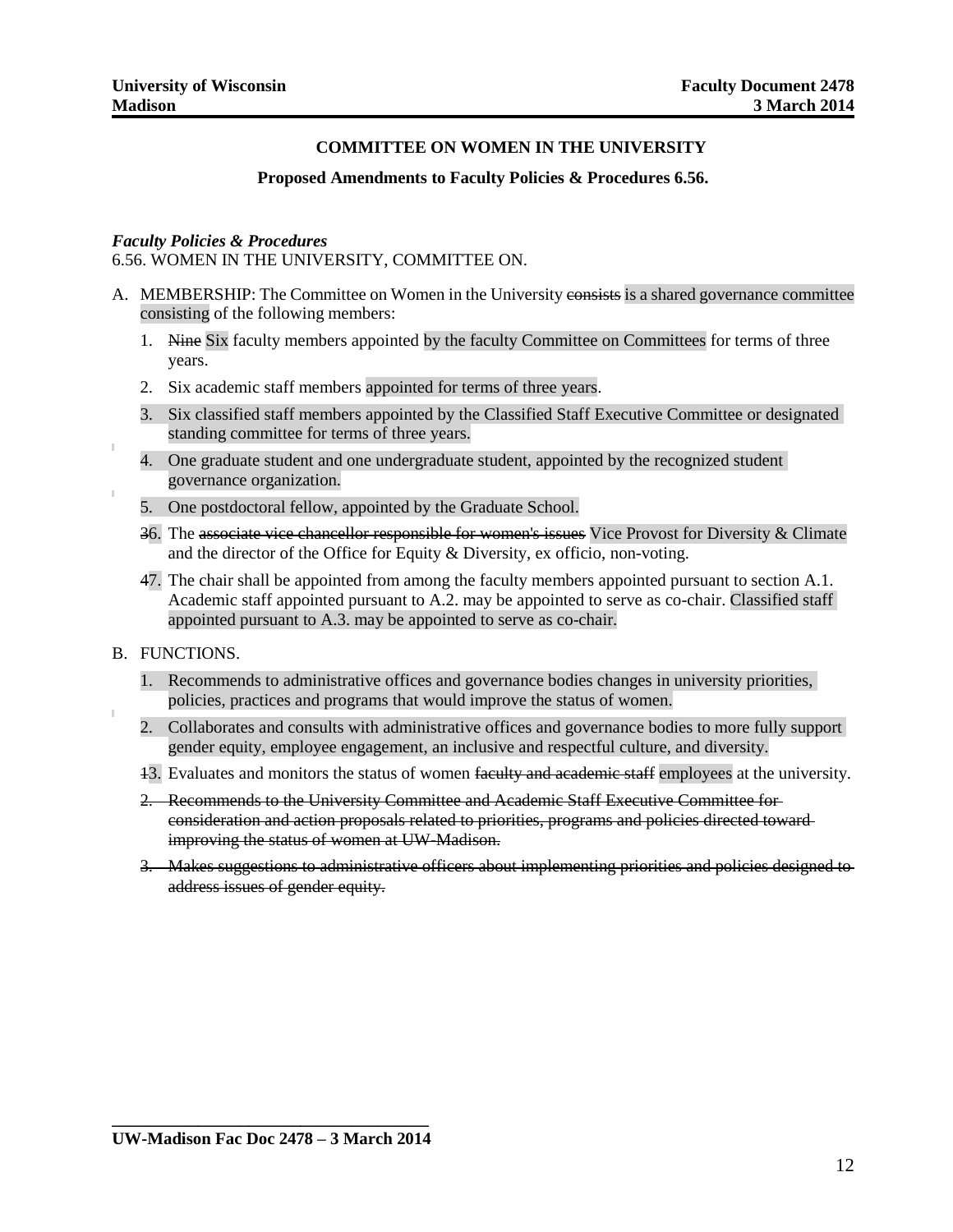# **Working Draft**

# **Working Group on Leadership Changes in the Office of the Vice Chancellor for Research/Dean of the Graduate School**

*Submitted to the University Committee*

# *14 February 2014*

# *by*

Susan Babcock, professor, Department of Materials Science & Engineering Mark Cook, professor, Animal Sciences Department Timothy Donohue (chair), professor, Department of Bacteriology Michael Gould, professor, Department of Oncology Jan Greenberg, professor, School of Social Work Daniel Kleinman, professor, Department of Community & Environmental Sociology, & associate dean, Graduate School Caroline Levine, professor, Department of English Petra Schroeder, associate dean, Graduate School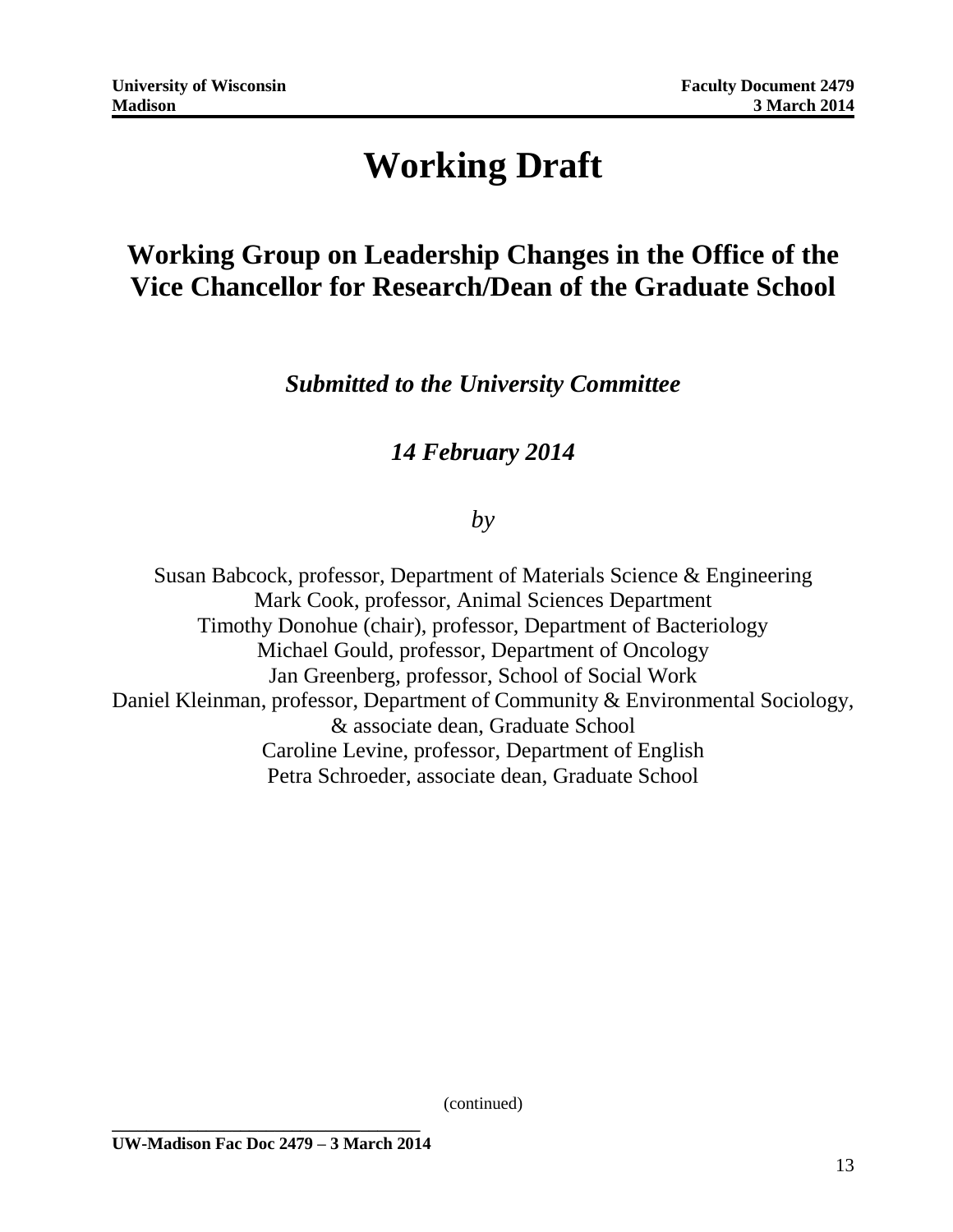# **Table of Contents**

| <b>Section</b>                  |                                                                                                                | Page      |
|---------------------------------|----------------------------------------------------------------------------------------------------------------|-----------|
| <b>Executive Summary</b>        |                                                                                                                | 3         |
| <b>Wisconsin's Success</b>      |                                                                                                                | 6         |
| Three Major Challenges          |                                                                                                                | $7 - 8$   |
| A New Leadership Structure      |                                                                                                                | $9-10$    |
| Proposal for a New Structure    |                                                                                                                | $10-13$   |
| Proposal for Two New Taskforces |                                                                                                                | 13        |
| Appendices                      |                                                                                                                |           |
| 1.                              | Figures                                                                                                        | $14 - 15$ |
| 2.                              | Meetings of the Working Group                                                                                  | 16        |
| 3.                              | Materials reviewed by the Working Group                                                                        | 17        |
| 4.                              | Request for community input to the Working Group<br>for Leadership Change (Inside UW-Madison, January 7, 2014) | 18        |
| 5.                              | Duties of Existing Graduate School Shared Governance Units                                                     | 19-20     |
| 6.                              | Charge letter from the University Committee                                                                    | $21 - 22$ |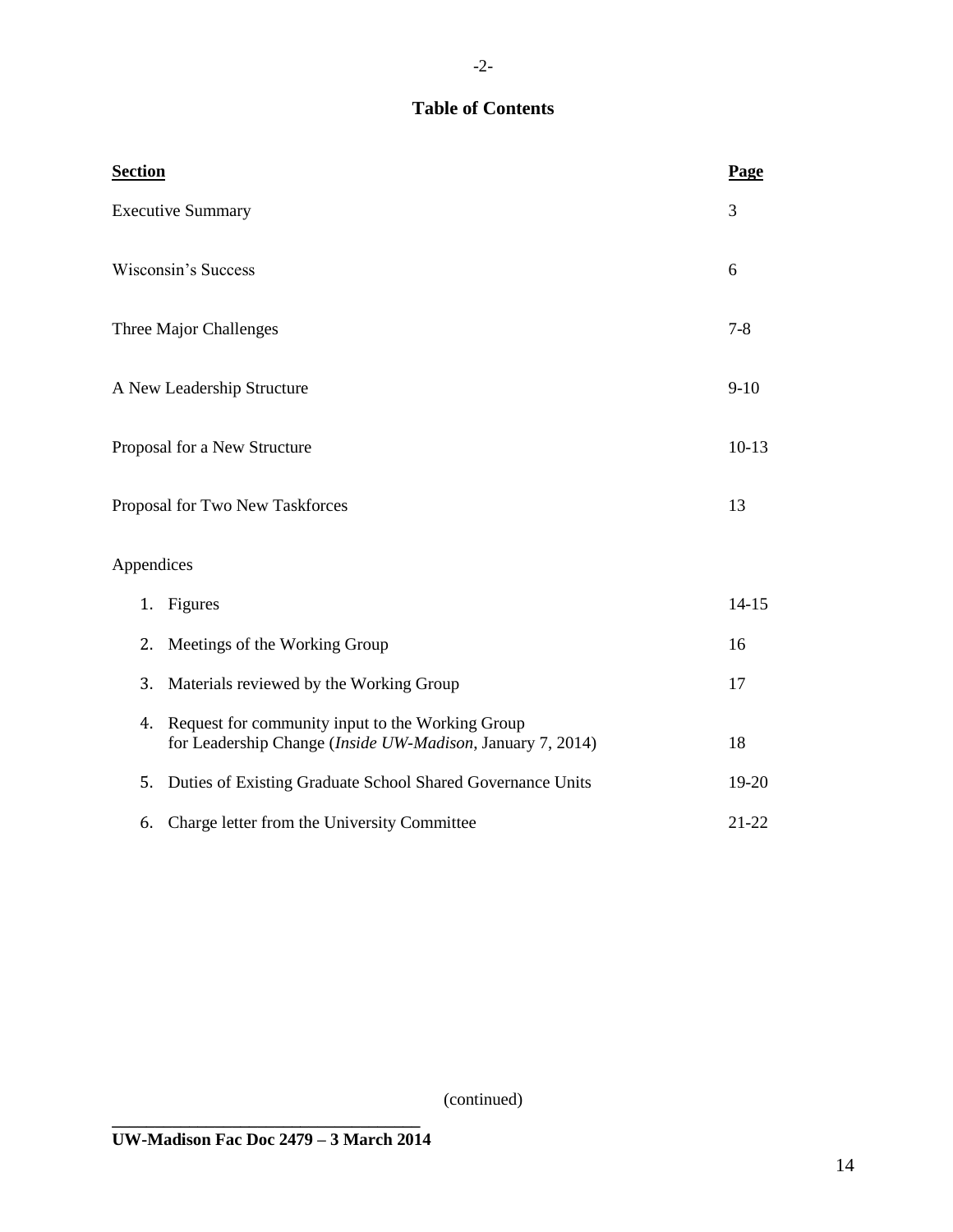#### **EXECUTIVE SUMMARY**

The University Committee charged our working group with: "*exploring the efficacy of a leadership structure within the research enterprise that involves two positions—a Vice Chancellor for Research and Graduate Studies (VCRGS) and a Dean of the Graduate School (DGS). The DGS would report directly to the VCRGS and would remain in the same office. The VCRGS would continue to have oversight responsibility for the operations and funding of the graduate school enterprise, but the programmatic and financial work of that office would be the responsibility of the DGS. The DGS would meet regularly with other Deans and have full standing within that group [the Deans Council]."*

**Overall recommendation:** The working group believes the leadership structure proposed in the charge is viable. We are persuaded by our exploration that the new structure will, with appropriate resources and skilled leadership, preserve and enhance crucial strengths while enabling flexibility to respond to urgent new pressures and take advantage of emerging opportunities. We also predict that the proposed structure will be the one most likely to allow us to attract new revenue streams and effective leadership.

**Recommendations on sub-charges:** The University Committee charged us not only with exploring the efficacy of the new structure but also with addressing issues that need to be resolved in the following areas:

#### **• Assuring the continuing close association of research and graduate education:**

In the current structure, the close association of research and graduate education happens at several points. In order to continue this coordination, we make three recommendations:

- 1) The current VCR-DGS structure has assured a close association of research and graduate education. A structure where the Vice Chancellor for Research is separate from the Dean of the Graduate School can continue to assure a close association of research and graduate education if: a) both high-level leaders are committed to partnership and collaboration; b) the VCR, with a working title of Vice Chancellor for Research and Graduate Education (VCRGE), is committed to graduate education; and c) the VCRGE is held ultimately responsible to the Chancellor for integrating and supporting research and graduate education.
- 2) Faculty and staff in the Graduate School repeatedly expressed strong approval of the efficacy of weekly meetings that bring together those engaged in graduate education and research to address matters of overlapping concern. We recommend continuing a pattern of regular meetings among core leaders in the research enterprise and the Graduate School.
- 3) The current divisional Associate Deans of the Graduate School are a crucial ingredient of this existing close association, regularly working on matters that advance the university's research mission and graduate education objectives. We recommend that these positions become Associate Vice Chancellors that report to the new VCRGE, to be primarily engaged in research initiatives. We also recommend that the Associate Vice Chancellors continue to foster the close association of research and graduate education by collaborating with the Graduate School on matters like graduate program reviews and student funding.

#### **• Assuring an effective relationship between the major research centers and the leadership structure:**

We recommend that the Graduate School research centers report to the new Vice Chancellor for Research and Graduate Education. The VCRGE should support the success of *all* researchers, including independent investigators across all disciplines, all intra- and interdisciplinary teams, and all campus research centers.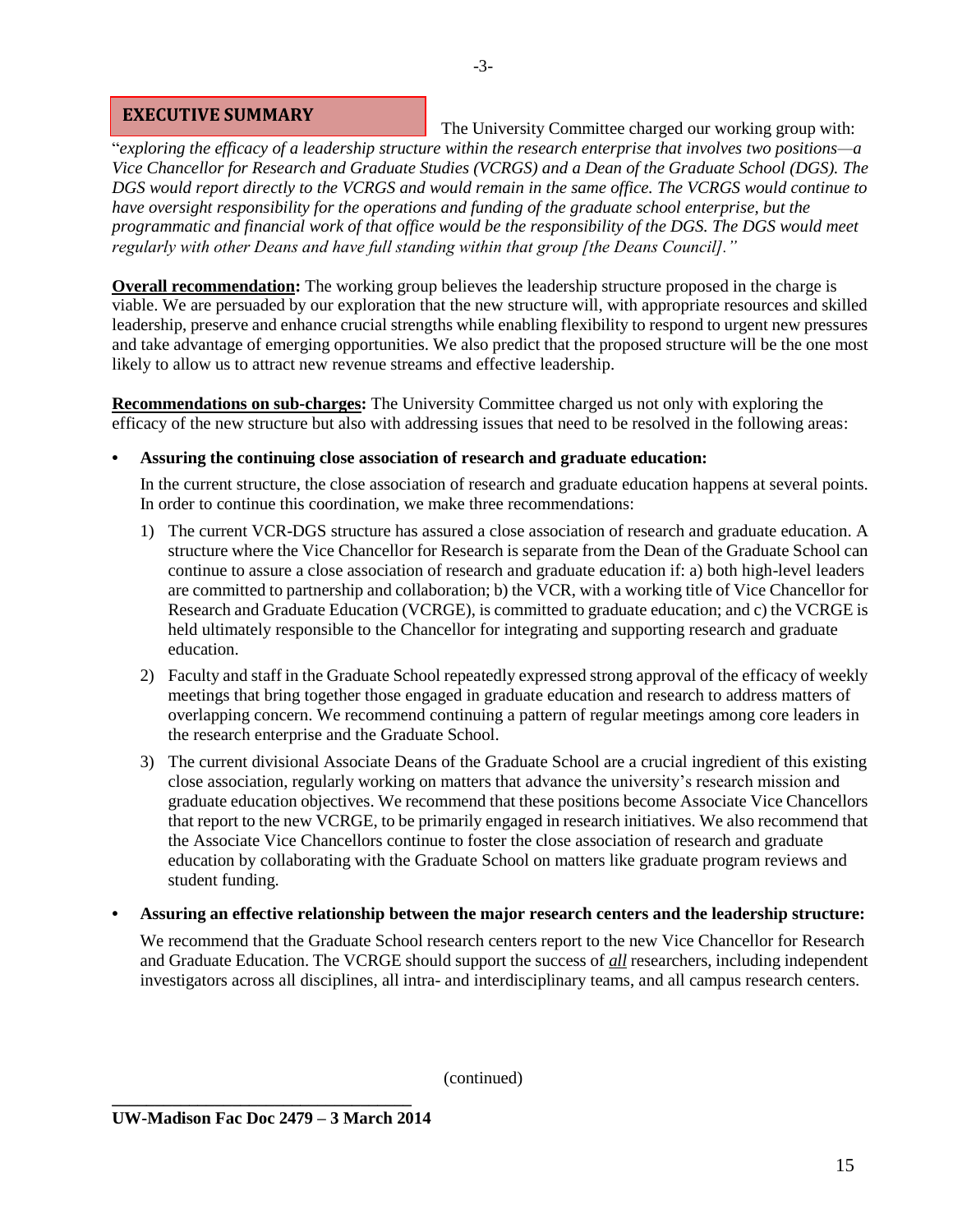We recommend that the current Graduate School governance structures, specifically the GFEC (which functions to review graduate programs and policies, see Appendix) and the Graduate School APC continue to report to the DGS. The current GS-CASI, which represents academic staff in the Graduate School, would meet directly with the VCRGE. Just as the Vice Chancellor for Academic Affairs has a shared governance body (UAPC), we recommend a new unit for the office of the Vice Chancellor of Research and Graduate Education, to be called the **University Research Council (URC).** The URC would be comprised of faculty and staff with outstanding research programs and the VCRGE. We recommend that the VCRGE meet weekly with the University Committee, a practice currently in place with the Chancellor, Provost and Vice Chancellor for Finance and Administration.

#### • **Assuring that the WARF gift continues to be effectively administered in a way that benefits research and academic exploration across campus, including the role of divisional representatives;**

The WARF gift is invaluable for stimulating research, creativity, and innovation, and the way that is currently distributed serves the campus well. The working group recommends that the VCRGE, in collaboration with the new Associate Vice Chancellors and divisional research committees, be responsible for shepherding the investment of the WARF gift across campus. This investment list includes, for example, the research competitions, start-up funds, retention, and awards for faculty and staff. We recommend that the part of the WARF gift that is allocated for graduate fellowships, including Advanced Opportunity Fellowships, be administered by the Dean of the Graduate School after transfer of funds from the VCRGE office.

#### • **Assuring that the DGS has an appropriate relationship to the other deans and the Office of the Provost, while reporting to the VCRGS;**

In order to preserve the integration of graduate education with research, we recommend a reporting line from the Dean of the Graduate School to the Vice Chancellor for Research and Graduate Education. We recommend that the Dean of the Graduate School also continue to be a member of the Dean's Council and that (s)he confer with the Provost regularly on academic matters that impact our local and national presence in graduate education.

#### • **Suggesting options to assure an effective utilization of and a clear reporting structure for the academic associate deans.**

The Graduate School Academic Associate Deans play a crucial role in the current structure. In the new structure, we expect the Graduate School Associate Deans will focus their time on research matters. Thus, we recommend converting these positions into Associate Vice Chancellors who report to the Vice Chancellor for Research and Graduate Education. They and the new Associate Deans in the Graduate School should be in general 50% positions that rotate on a regular basis. The new Associate Vice Chancellors and the new Graduate School Associate Deans should continue to be active research faculty, and they should be encouraged to collaborate with one another on matters where research and graduate education intersect.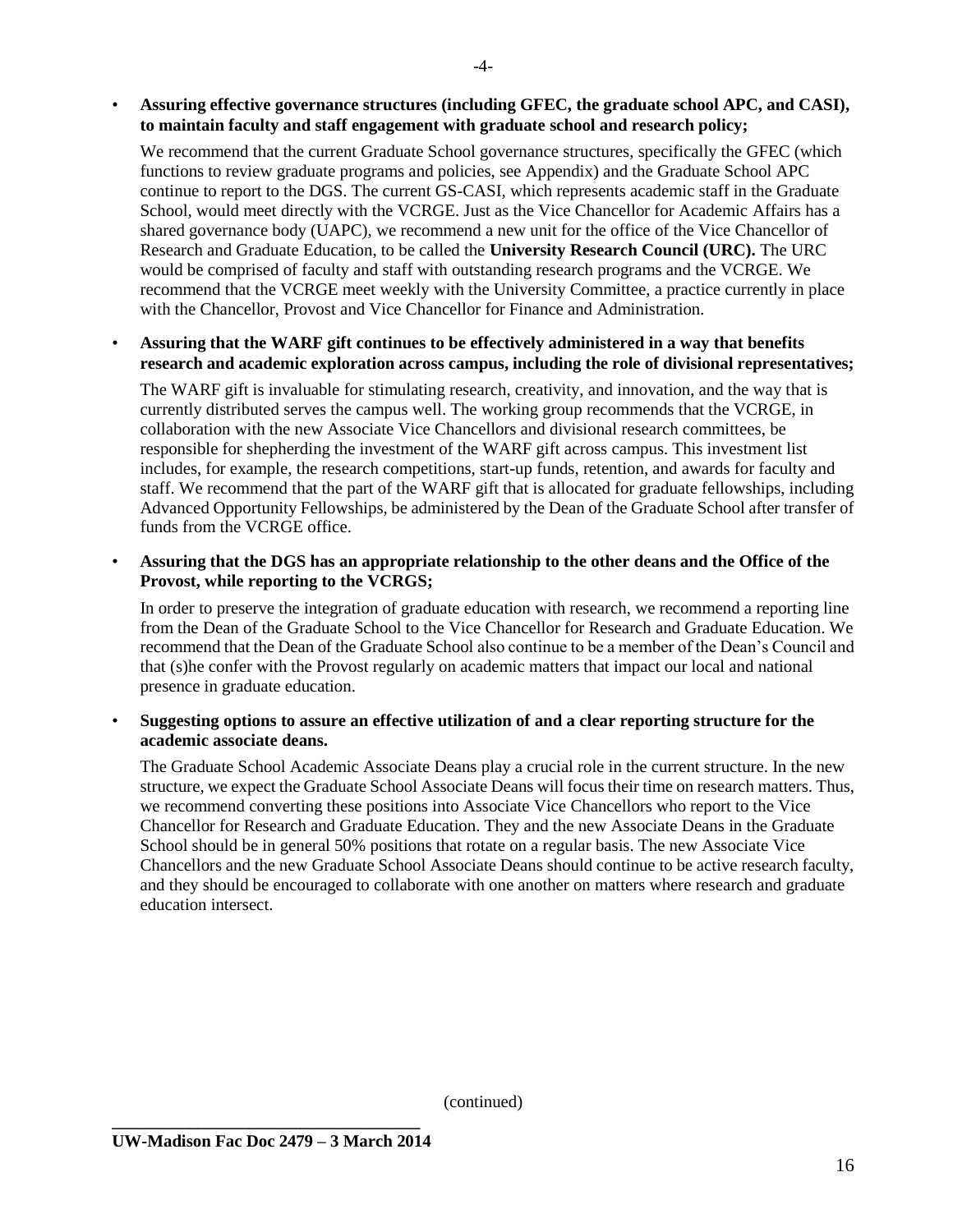**Process and principles:** The working group explored the efficacy of the new proposed leadership structure by comparing it with a number of options, focusing on two major alternatives: the existing structure, which combines the Vice Chancellor for Research with the Dean of the Graduate School, and a model that is common at many other campuses, where the Dean of the Graduate School has no formal reporting role to the Vice Chancellor for Research. As described in the appendix to this report, we examined a range of internal and external documents, met with campus stakeholders, and representation, and faculty and staff governance. We reflected on the need for collaborative structures, resource support, and the recruitment of visionary and responsive leadership. We were consulted with faculty and leaders on other campuses in order to consider the many interrelated implications of each structure, including reporting lines, resources, leadership teams, divisional guided by two major principles in all of our discussions and recommendations:

- 1) We sought to **preserve** what works well at the University of Wisconsin-Madison, including our support for research across divisions, our world-renowned research and graduate programs, faculty and staff-driven research, the integration of research and graduate education, and our robust culture of shared governance.
- 2) We sought to provide a context to **improve** our campus, fueling continued excellence and innovation in research and graduate education. We have explored aspects of the structure that would best position the University of Wisconsin-Madison for success in an environment where research structures, graduate education, and revenue streams are undergoing rapid transformation.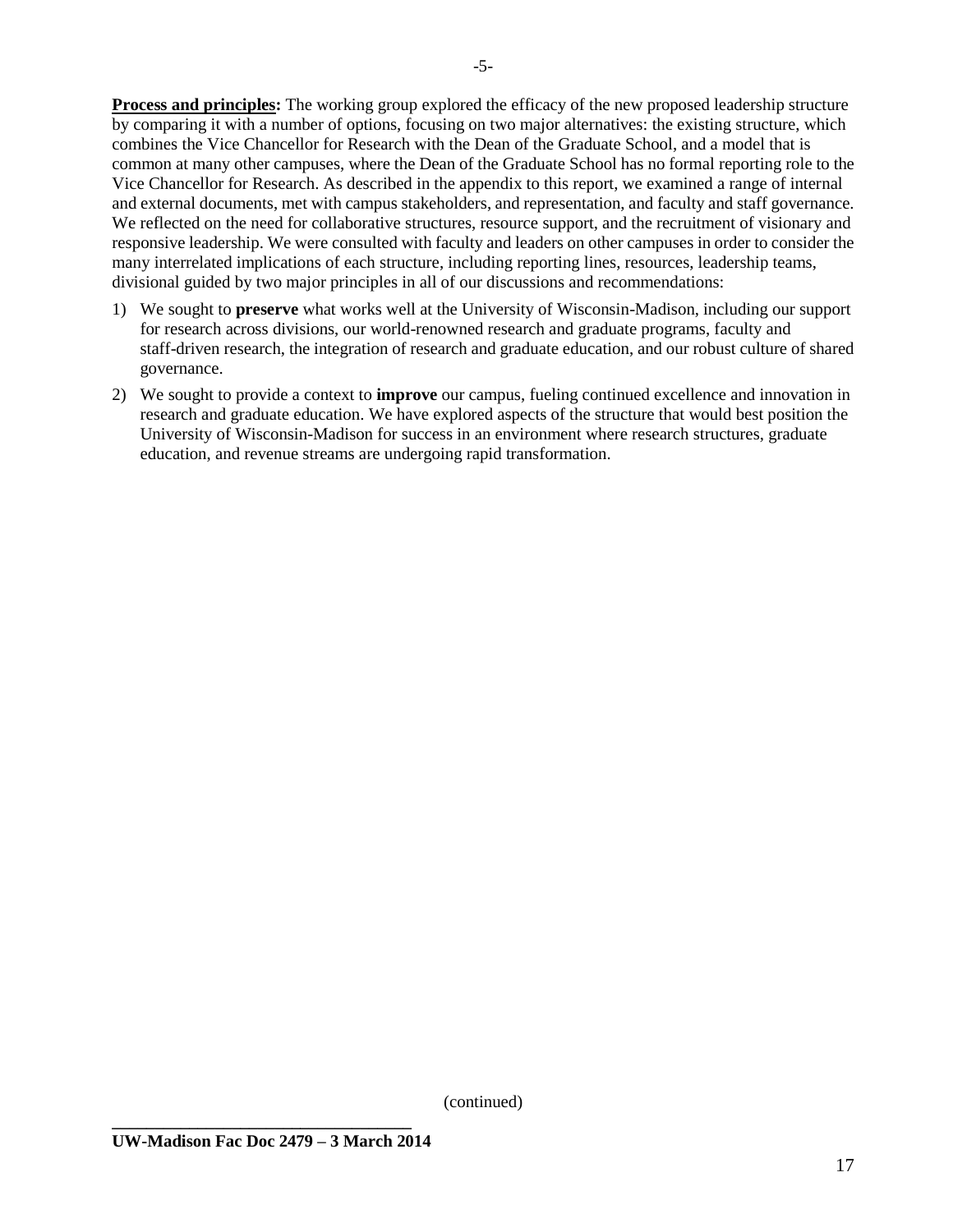#### **WISCONSIN'S SUCCESS**

For more than a century, the University of Wisconsin-Madison has been a world leader in research across disciplines. UW researchers have successfully invented, discovered, created, and analyzed, developing a vast range of breakthroughs in knowledge from new medications to new classroom strategies, and from new understandings of political violence to new sources of energy. In keeping with the Wisconsin Idea, our research has benefited the residents of Wisconsin, and has generated knowledge that guides the development of economic growth, benefits society, and aspires culture around the world. Our strengths include:

- **Extramural funds.** The University of Wisconsin-Madison has long been one of the nation's leaders in federal and non-federal contracts, gifts, and grants.
- **Cross-campus support and collaboration.** At UW-Madison, all fields nourish and energize each other. Revenues generated by grants and patents flow to everyone. As a university, we are unique in our comprehensiveness, uniting schools that do not usually share a campus, from agriculture to liberal arts to the medical school, and embracing both flagship and land grant missions. The breadth of our cutting-edge research across fields attracts world-class researchers, sparking collaborative inquiry. Engineers inspire artists and rhetoric scholars inform management theorists. As a consequence the campus is always alive with the excitement of new knowledge, collaboration and discovery.
- **WARF.** The patentable innovations of our researchers have built the Wisconsin Alumni Research Foundation endowment, an immense source of strength for seeding innovation, rewarding top faculty, recruiting excellent graduate students, and maintaining close connections between research products and inventions.
- **Graduate education.** World-renowned for the high quality of our graduate programs, the University of Wisconsin-Madison has successfully trained intellectual leaders around the world.
- **Shared governance.** Our faculty- and staff-driven research culture has been supported by an administration eager to foster ideas percolating upward from the cutting-edge work being done in the lab, the library, and the studio.
- **Alumni and friends.** The University of Wisconsin-Madison has many supporters worldwide—from loyal and generous alumni to global partners in research and discovery to organizations able to translate our cutting-edge knowledge into practical applications. All of these supporters are essential to our future success.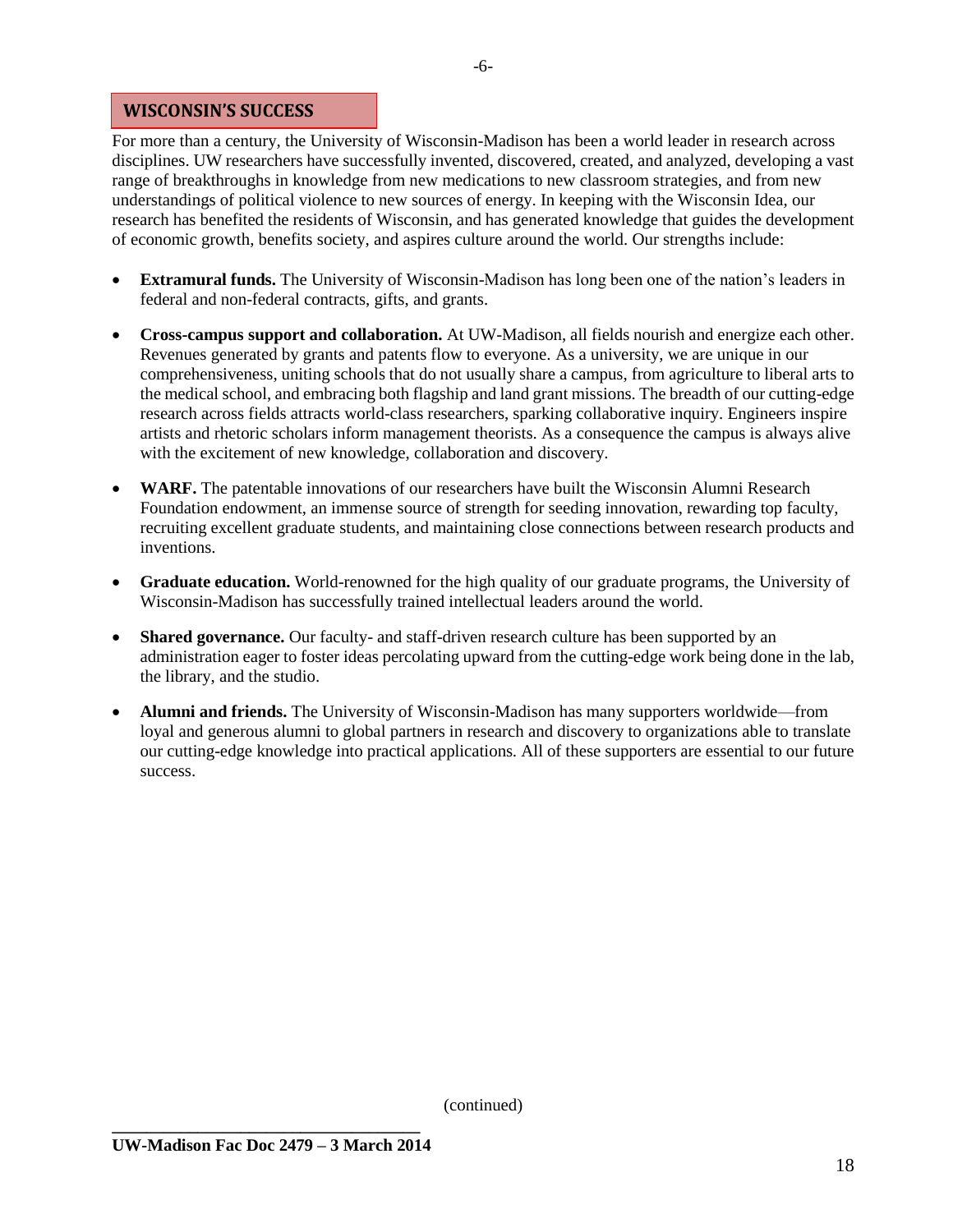#### **THREE MAJOR CHALLENGES**

There is no doubt about the University of Wisconsin-Madison's record of success, but there are three major factors now transforming the landscape: **changes in research, changes in graduate education,** and **changes in revenue streams**. Voices across the campus are concerned that we may soon fall behind other universities that have launched enterprising new initiatives. A failure to stay ahead of these changing pressures could pose a serious threat to the UW's margin of excellence in research and graduate education.

#### **Changes in Research:**

- **Emerging interdisciplinary grant opportunities.** Across fields, new interdisciplinary grants are replacing the traditional single investigator model at the national level, and a number of researchers here have found that existing funding mechanisms and campus structures are preventing them from competing well in this new landscape.
- **Advocacy.** As funders and policy makers wrestle with competing priorities, it is increasingly important that leading research universities participate in the conversation about current and future global needs. We have heard many voices, including the Chancellor's, state that the University of Wisconsin-Madison is not at the table with our peers for many important issues at the major national agencies, institutes and foundations, where new research agendas are shaped.
- **Development.** Other universities have begun to secure substantial philanthropic gifts to seed new research initiatives. UW-Madison would benefit from strategic planning to obtain the kind of critical funding needed to maintain our margin of excellence in research.
- **Technology transfer.** Despite our history of discoveries and the success of the Wisconsin Alumni Research Foundation**,** UW-Madison has lacked a sufficient range of mechanisms for moving our great research innovations into the marketplace—and we have now fallen behind our peers in this arena.
- **Start-up and retention packages**. We have heard concerns that the University of Wisconsin-Madison is failing to compete with peer institutions in providing faculty with the tools they need to launch and maintain innovative research programs.
- **Support for research compliance, infrastructure, and management.** Researchers need a rapid and supportive system of grant management, safety, and compliance. Failure of the campus to set, plan for, and adhere to increased demands for research management and compliance put the future of the entire research endeavor and many aspects of the graduate education enterprise that depend on their activities at risk.

### **Changes in Graduate Education:**

Graduate students are essential to the ecology of a great university. They participate in labs, studios, and seminars, contributing to research teams and allowing faculty the precious opportunity to train the next generation of intellectual leaders. Without the best graduate student interlocutors, the best faculty leave, and the research enterprise suffers. UW-Madison has traditionally been a powerhouse in graduate education, known for our high quality of training, but significant new challenges are emerging in graduate education:

 **Funding.** We have heard growing concern that UW-Madison is behind our peers in funding across disciplines for graduate education, which affects the numbers of students we can support and the caliber of student we can recruit.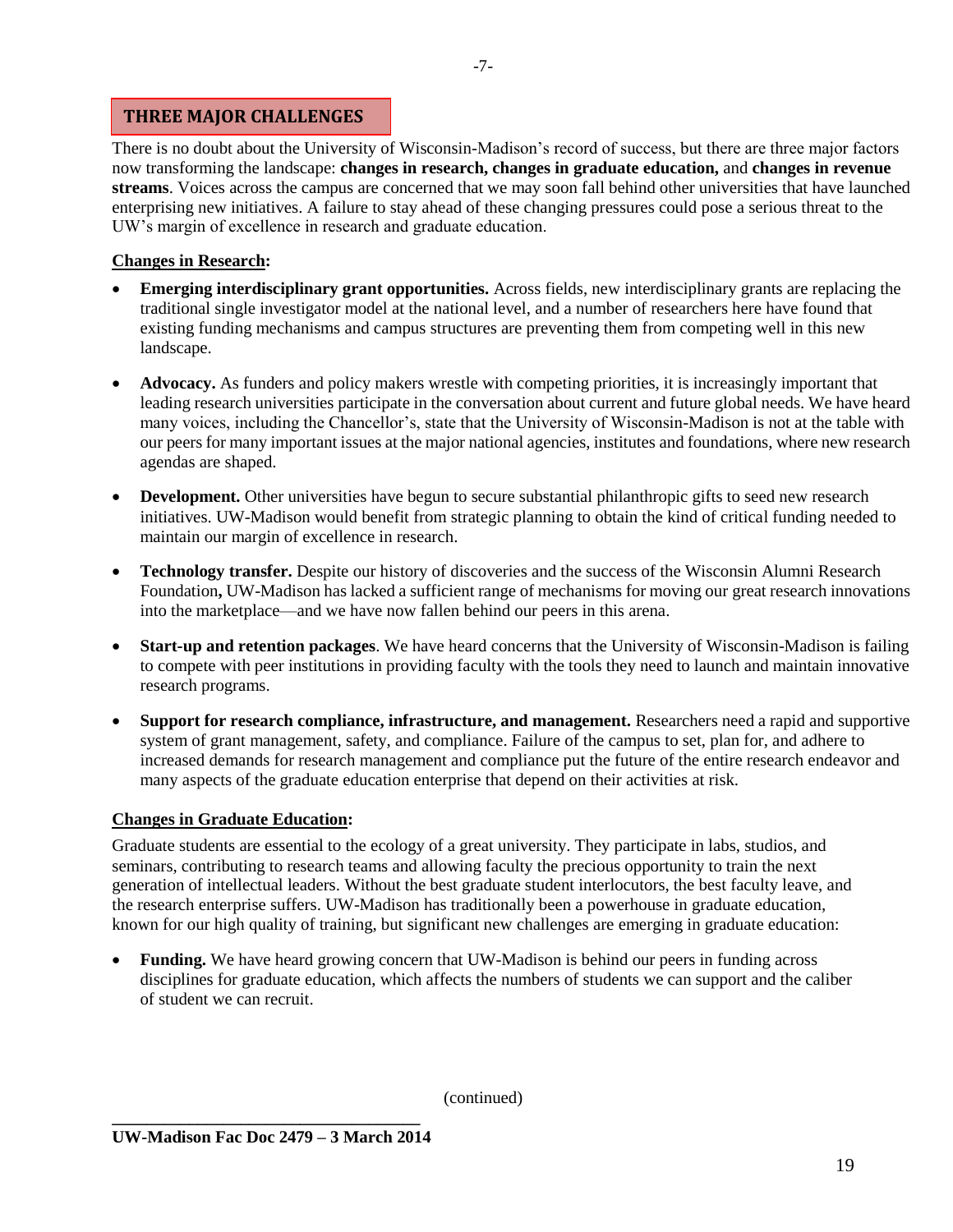- **Changing trends in the graduate population.** The University of Wisconsin-Madison is famous for its success in training PhD students, but the doctorate is no longer the dominant model across fields. On many scientific research teams, staff scientists and post-docs are displacing PhD students, while in other fields, masters students have far outpaced doctoral candidates. Professional degrees and post-baccalaureate programs are growing in prominence and demand, as students pursue non-academic careers. We will need to be responsive to the complex changes affecting graduate programs and populations across the campus.
- **Professional development.** Given the economic strains that have continued to depress the academic job market, the University of Wisconsin-Madison has a pressing responsibility to bolster existing professional development programs for all graduate students and post-docs, especially those pursuing non-academic careers.

This moment presents opportunities for visionary new projects in graduate education, including:

- fundraising and development of resources for new initiatives
- interdisciplinary graduate education
- creative, forward-looking strategies for professional development
- training grants for entrepreneurial projects
- securing additional funds for research training of individuals from underrepresented groups
- promote full inclusion of an increasingly diverse population of students and scholars

#### **Changes in revenue streams:**

Public universities now urgently face a demand for innovative new revenue streams to support research and education across divisions.

- **Declining state revenue.** Over the past fifty years, revenue from the State of Wisconsin has dropped from over half of the University's total budget to just over 15%.
- **Federal research budget.** Federal cuts and sequestration have shrunk the budgets of national agencies, including the National Institutes of Health and the National Science Foundation, which have been cornerstones of the UW-Madison research portfolio. The University cannot simply look forward to continuing our past record of major increases in securing federal grants.
- **Rapid increases in tuition and escalating student debt.** In real terms, hard-working students and their families are paying far more for a public education than they did fifty years ago. Tuition can alone by no means absorb the rising costs created by shrinking state and federal funds.
- **Reduced funding for individual research projects.** With the rise of cross-disciplinary grants, individual research projects have been struggling to find the support they once had.
- **Opportunities for commercialization.** Increased private sector interest in the commercialization of university innovations has created avenues for new entrepreneurial revenue models.
- **Opportunities for business partnerships.** As corporate investment in research and discovery has declined, new kinds of partnerships with business and industry are emerging.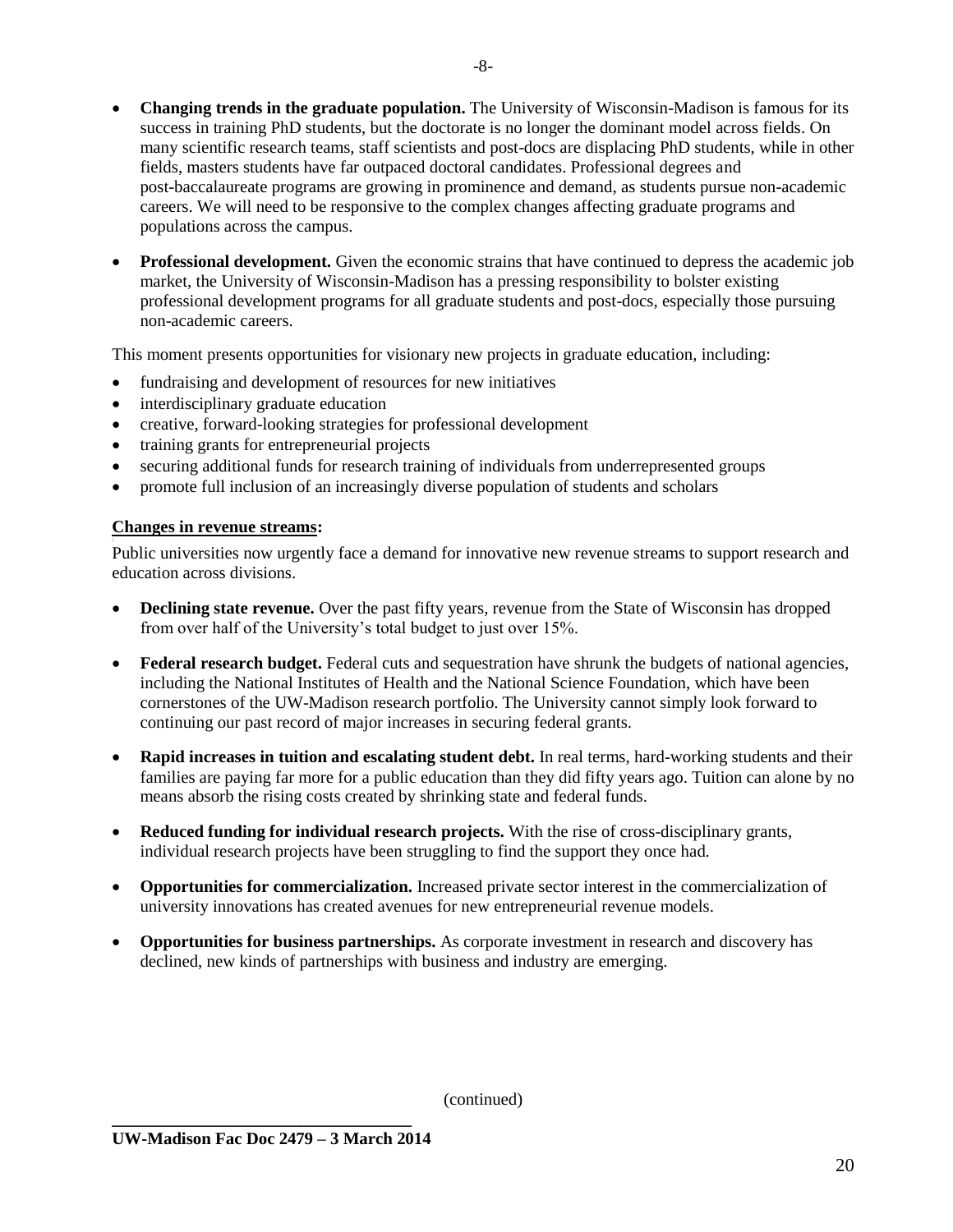#### **A NEW LEADERSHIP STRUCTURE? YES, IF THE CONDITIONS ARE RIGHT**

Will a new leadership structure allow the University of Wisconsin-Madison's research enterprise to develop in robust and effective ways over the next decades, allowing us to capture new opportunities and meet new challenges in both research and graduate education?

This working group has concluded that a new structure has the potential for **significant improvement:** to **strengthen the research enterprise**, making it nimbler and more responsive to a changing research landscape, while also **strengthening graduate education**, and providing it with the necessary resources to continue the Wisconsin tradition of excellence. We therefore recommend a new leadership structure, with two separate positions, a Vice Chancellor for Research and Graduate Education and a Dean of the Graduate School.

But we also believe that no administrative structure, including the existing one, will succeed in serving the University without appropriate support. We believe that the proposed new structure will succeed only if it is supported, if it is led and staffed by leading academics, and if it preserves crucial aspects of our campus culture. Having listened to an array of campus groups and stakeholders and having read a number of documents, this working group concludes that the following five conditions are essential to the future success of both research and graduate education at the University of Wisconsin-Madison:

- **Resources to maintain leadership and respond rapidly to emerging opportunities.** Most importantly, the new structure will succeed only if necessary resources are available to both the new Vice Chancellor for Research and Graduate Education and the new Dean of the Graduate School. If two visionary new leaders are to seed new ventures, respond to major challenges, and launch successful development strategies, they will need access to stable yet flexible revenue streams. The lions' share of these resources are not intended for the addition of new administrative staff, but rather to provide funds to invest in maintaining a competitive edge in research and graduate education across campus. We will also not be able to recruit top talent to fill these positions without a firm financial plan. This should be seen as an investment, based on the expectation of returns in the long run, but resources must be available for both offices in the short term. We cannot simply draw from the Colleges, which are struggling to cover costs, or from the existing Graduate School budget, since resources are already insufficient to respond to day-to-day needs, compliance costs, fellowships, and start-up packages—all of which are essential to the ongoing life and health of the University.
- **Effective leadership.** We must be able to recruit and hire visionary, responsive leaders who value the synergistic relationship between graduate education and research. These leaders must enjoy enabling the University of Wisconsin-Madison's faculty-driven research culture, solving the problems that face researchers, anticipating the needs of faculty and staff from across the campus, working effectively with shared governance bodies, and helping research and graduate education projects of all kinds to develop and flourish, including those that generate new knowledge and capability independent of their ability to generate revenue. A new structure will have the best chance of success if it focuses on building effective frameworks for all active researchers to flourish.
- **Support for research across divisions.** Many of the University of Wisconsin-Madison's world-class researchers will make transformative and meaningful discoveries that carry no immediate financial reward: breakthroughs in basic science that will eventually result in new cures for diseases, new knowledge of the stars, a new understanding of citizen participation in a democracy. A great university supports knowledge production across divisions for the good of the broader public. A successful new structure will therefore include continued representation by active research faculty for all four divisions,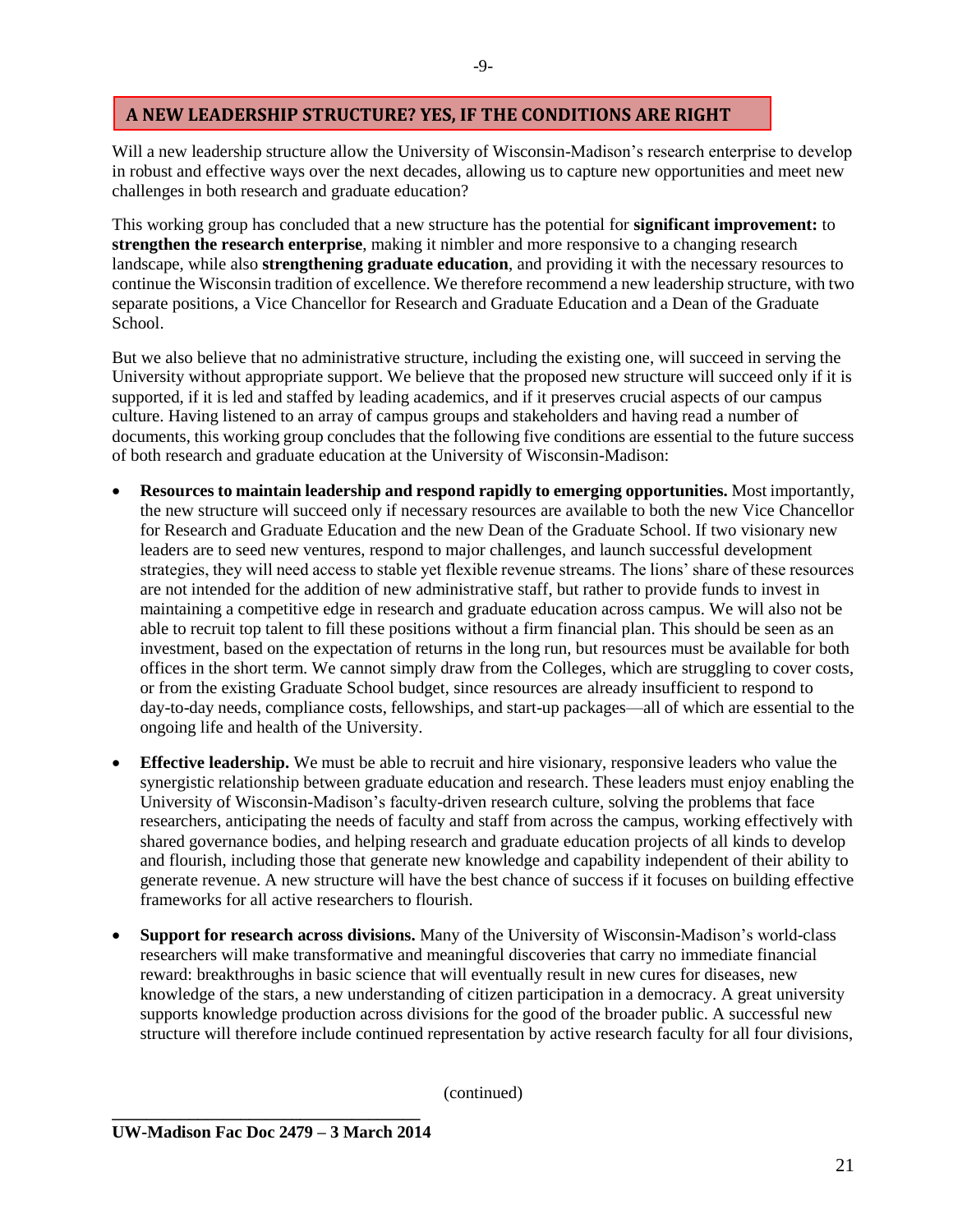continued divisional distribution of research competition funds and start-up packages, an ongoing commitment to shared resources across divisions, and to inviting cross-campus perspectives on all decisions that affect research across units.

- **Leadership in graduate education and its integration with research**. Graduate students are absolutely essential to most aspects of the research enterprise, and it would be impossible to train the next generation of intellectual leaders without a powerful research program. The working group recommends identifying a Dean of the Graduate School who is a proven leader in graduate education at the national level and one who is committed to supporting the cross-campus integration of graduate education and research is a hallmark of UW-Madison.
- **Faculty and staff governance.** Active researchers on the ground are usually the people who are best placed to predict the future directions of their fields and know the obstacles that stand in the way of successful new discoveries and inventions. This means that a strong university research enterprise will always invite input and decision-making by those who are active in research. Wisconsin's robust and effective tradition of shared governance, with appropriate modifications to governance committees that are driven by the new structure, will therefore be essential to the success of the new enterprise.

# **PROPOSAL FOR A NEW STRUCTURE**

In response to our charge from the University Committee, the working group considered several different structures: the existing structure, which combines the Vice Chancellor for Research with the Dean of the Graduate School, the structure described in the charge to us from the University Committee and the Chancellor, which separates the positions, and a third structure that is common at many other campuses, where the Dean of the Graduate School has no formal reporting role to the Vice Chancellor for Research.

We explored a variety of aspects within these structures: for example, we asked whether the Dean of the Graduate School should report to the Vice Chancellor for Research, the Provost, or the Chancellor; we asked whether dual reporting lines were feasible or desirable. We considered governance bodies and ways to integrate graduate education with research. We reflected on working teams, support staff, and the best ways to ensure visionary and responsive leadership. Our final recommendations are visualized in Appendix 1 (Figures 2-4).

### **The new VCRGE Office:**

 **Vice Chancellor for Research and Graduate Education (VCRGE).** The working group recommends the creation of a new top leadership position that will be responsible for the cross-campus research enterprise and also ultimately accountable for graduate education. We have heard many voices argue that we urgently need a research enterprise that has a stronger voice in shaping national research agendas, and that can develop new resources—industrial contacts, gifts, and foundation support—for research. The VCRGE needs to have an influential presence in national leadership contexts, and needs to provide support and rewards for faculty to sit on the boards of foundations, blue ribbon commissions, and agency and foundation advisory bodies. This Vice Chancellor should be responsive to all research on campus, including the work of individual investigators across campus and research centers that are currently housed within the Graduate School and beyond. The new VCRGE will report directly to the Chancellor, as is currently the case for the Vice Chancellor for Research and Dean of the Graduate School. A new Dean of the Graduate School will report to this Vice Chancellor in order to foster the continued integration of research with graduate education.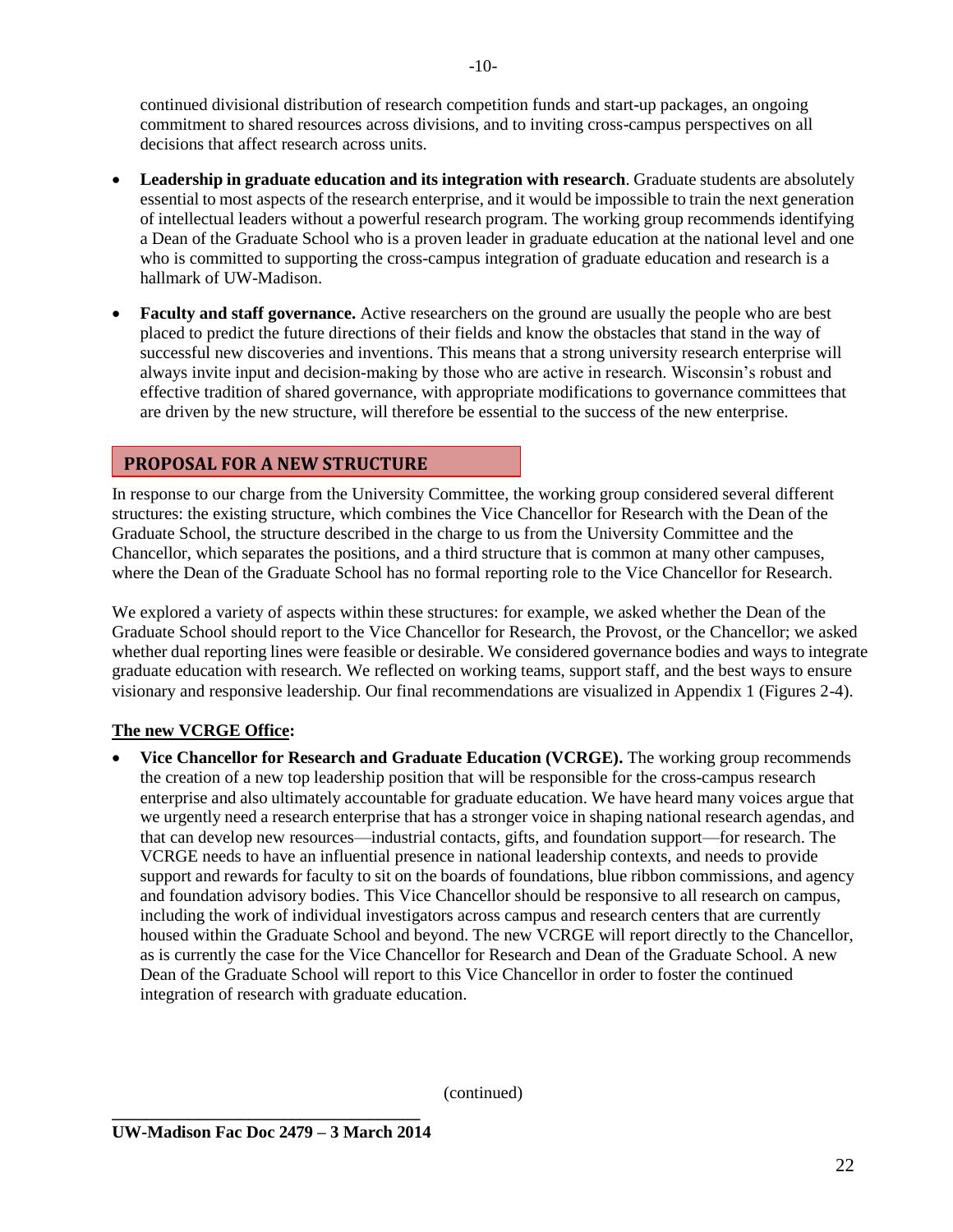- **Associate Vice Chancellors.** The new office of the Vice Chancellor must be able to act as a strong advocate for the broad range of research going on across campus and be responsive to faculty. To help to ensure success in this, we recommend that the divisional Graduate School Associate Deans become Associate Vice Chancellors that report to the VCRGE. We further recommend that the Associate Vice Chancellors continue the research-related roles of the current divisional Graduate School Associate Deans in areas such as crafting faculty start-up and retention packages, overseeing the Fall Research Competition, and working closely with local or campus-wide research centers. We also recommend that the Associate Vice Chancellors be charged to develop new external opportunities, including developing new funding streams and maintaining close contact with campus researchers as part of an effort to expand the role of UW in shaping the national research agenda. These Associate Vice Chancellors appointments should be in general 50% time, generally fixed at five year terms, so that high-profile faculty actively engaged in research will seek these positions.
- **Research Policy.** The VCRGE's office will continue to have responsibility for the compliant operations of research on campus. Since compliance and safety regulations entail complex discussions and negotiations to match them to the specific needs of every campus, we recommend retaining Research Policy as part of the work of the VCRGE's office. The Associate VCs will help to execute, negotiate, and refine policy from Washington, collaborating on the crafting of new campus and national policies and making strategic plans for future regulations.
- **Shared Governance.** The shared governance body to the Chancellor is the University Committee**,** and the University Academic Planning Council is the shared governance body for the Provost. To be consistent with other campus leadership positions, the VCRGE will need a shared governance committee: we recommend a new body called the **University Research Council.** It would include the VCRGE, the Dean of the Graduate School, and recognized research faculty and staff from all divisions. We recommend that the membership and structure of this committee should be determined by the University Committee after consultation with **this** working group, ASEC, and campus leadership. The Chancellor, Provost and Vice Chancellor for Administration and Finance meet weekly with the University Committee. Thus, we also recommend that the VCRGE should have regularly scheduled meetings with the University Committee to provide a clear line of communication from this office to the faculty senate.
- **Research and Sponsored Programs (RSP)**. This office, so essential to the management of grants and awards, has been housed alternatively with the Graduate School and within the Vice Chancellor for Finance and Administration (VCFA) over the years, and has just completed a transition to the VCFA. We recommend that the University continue to examine the best home for RSP and assure a regular opportunity for dialogue between active researchers, as represented by the University Research Council, and RSP on issues related to research policy, as well as defining clear lines of communication between RSP, the VCRGE and the VCFA.

### **The Dean of the Graduate School:**

We recommend a separate Dean of the Graduate School because we believe graduate education across campus needs a prominent, high-level academic leader wholly dedicated to its challenges and demands. We believe that the new Dean will lead us forward with: **an independent budget, new Associate Dean positions, and a mandate to innovate**. We recommend that the new Dean be delegated budgetary responsibilities for all existing duties and programs currently staffed by the Graduate School. In order to maintain the integration of research and graduate education, we recommend a reporting line from the Dean of the Graduate School to the VCRGE.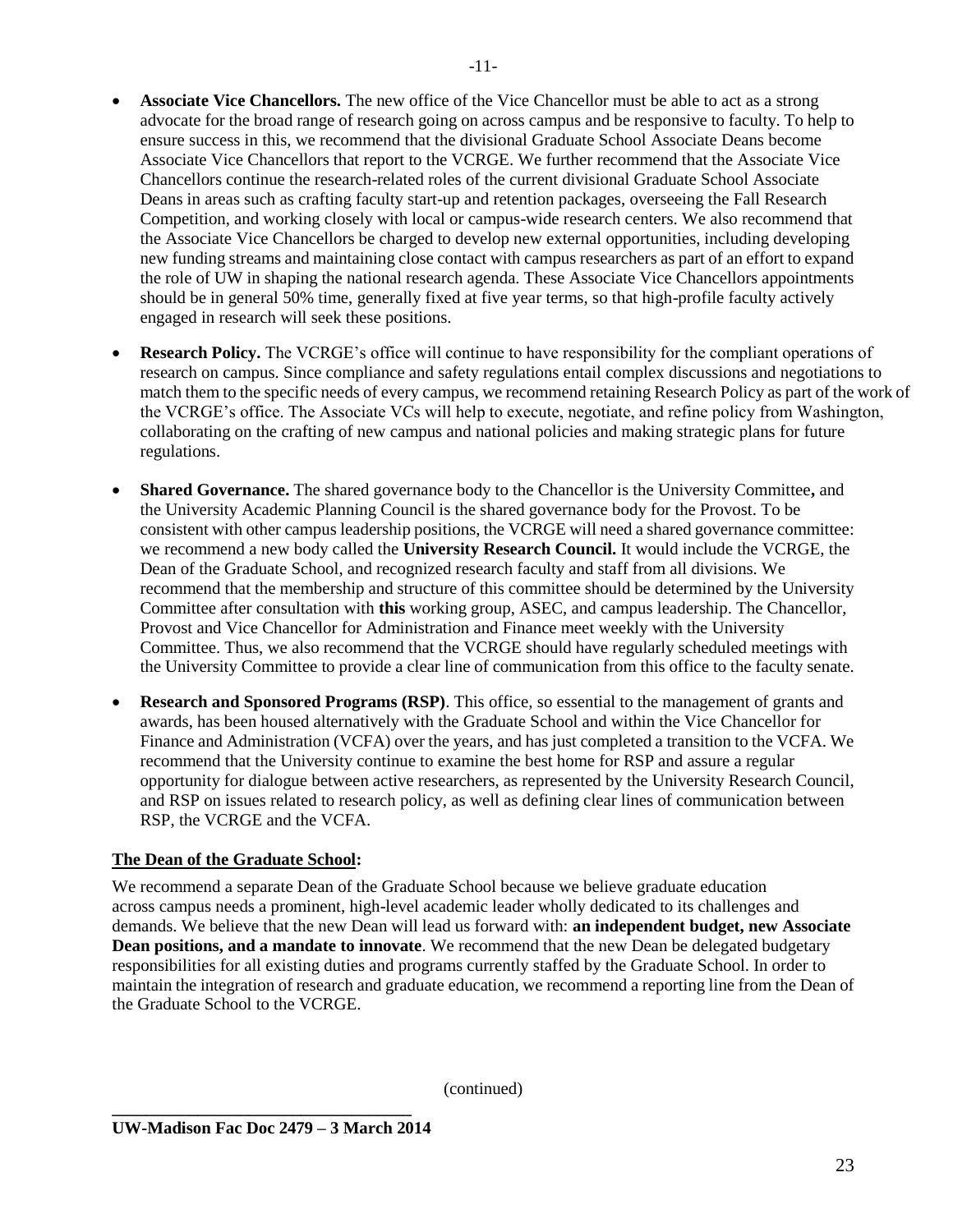There are several reasons why we think that our proposed structure will enhance the ability of the new Dean of the Graduate School to be a campus leader on matters associated with graduate programs. In this new structure, the DGS will have direct connection to the VCRGE on research matters that relate to graduate education, full membership on the Dean's Council, and regular briefings like other Deans with the Provost on academic matters associated with graduate initiatives. Thus, we feel that the proposed reporting structure will help ensure that the new Dean of the Graduate School can advocate for initiatives needed to promote future campus leadership in academic and research matters that will enhance graduate education.

- **Independent budget line and control over resources.** The new Dean of the Graduate School should be charged to shape an exciting new vision. To do so will require having authority over a dedicated budget. Our working group is strongly committed to enhancing the strength of the UW Graduate School, which we see as essential to the whole University. We have learned that a split position at other institutions has sometimes substantially weakened graduate education. We are concerned about funding for the Graduate School at a moment when the campus is considering the shift to a performance-based budget allocation model. The crucial work of the Graduate School should not be overlooked as base budget allocations are being developed. Without an independent budget, it will be difficult to recruit a visionary Dean of the Graduate School, and the new dean will be unable to shape graduate education for the future.
- **New Associate Dean positions.** We propose inviting the new Dean of the Graduate School to create two new rotating 50% Associate Dean positions, according to emerging priorities. One such position might be an Associate Dean for New Initiatives, who would help the Dean to identify new sources of revenue for graduate education or mentoring; guide new program development, perhaps including new professional masters programs; enhance the existing professional development programs; and increase attention to postdoctoral educational programming. We recommend that the three Graduate School leaders--the Dean and the Associate Deans—come from different divisions in order to bring to the Graduate School the fullest range of divisional perspectives. The new Associate Deans will also have leadership responsibilities for overseeing program reviews, the creation of new graduate programs and certificates, and graduate fellowships and recruitment. To ensure the integration of research and graduate education, we recommend that the Associate Deans work in close collaboration with the Associate Vice Chancellors.
- **Shared governance.** GFEC, the committee responsible for the review of graduate programs and policy, will continue its functions with the Graduate School; this will help ensure the continuing integration of graduate education with research. GS-CASI will continue to represent the more than 750 academic staff from the existing Graduate School but will now report to the VCRGE. The APC of the Graduate School will remain a governance body under FPP guidelines.
- **Relation to the Provost.** In order to preserve the integration of graduate education with research, we propose a reporting line from the Dean of the Graduate School to the Vice Chancellor for Research and Graduate Education. If graduate education falls under the authority of the VCRGE, it cannot also fall under the authority of the Provost, who is the University's Chief Academic Officer. And yet, to move graduate education to the Provost's office would introduce a new, and potentially damaging, separation between graduate education and research. To preserve said integration, we recommend that the Dean of the Graduate School report to the VCRGE but that s/he be a fully vested member of the Dean's Council and have the opportunity to brief the Provost regularly. We note that the University does have at least one other reporting structure of this kind: the Vice-Chancellor for Medical Affairs and Dean of the Medical School, who reports directly to the Chancellor and serves on the Dean's Council.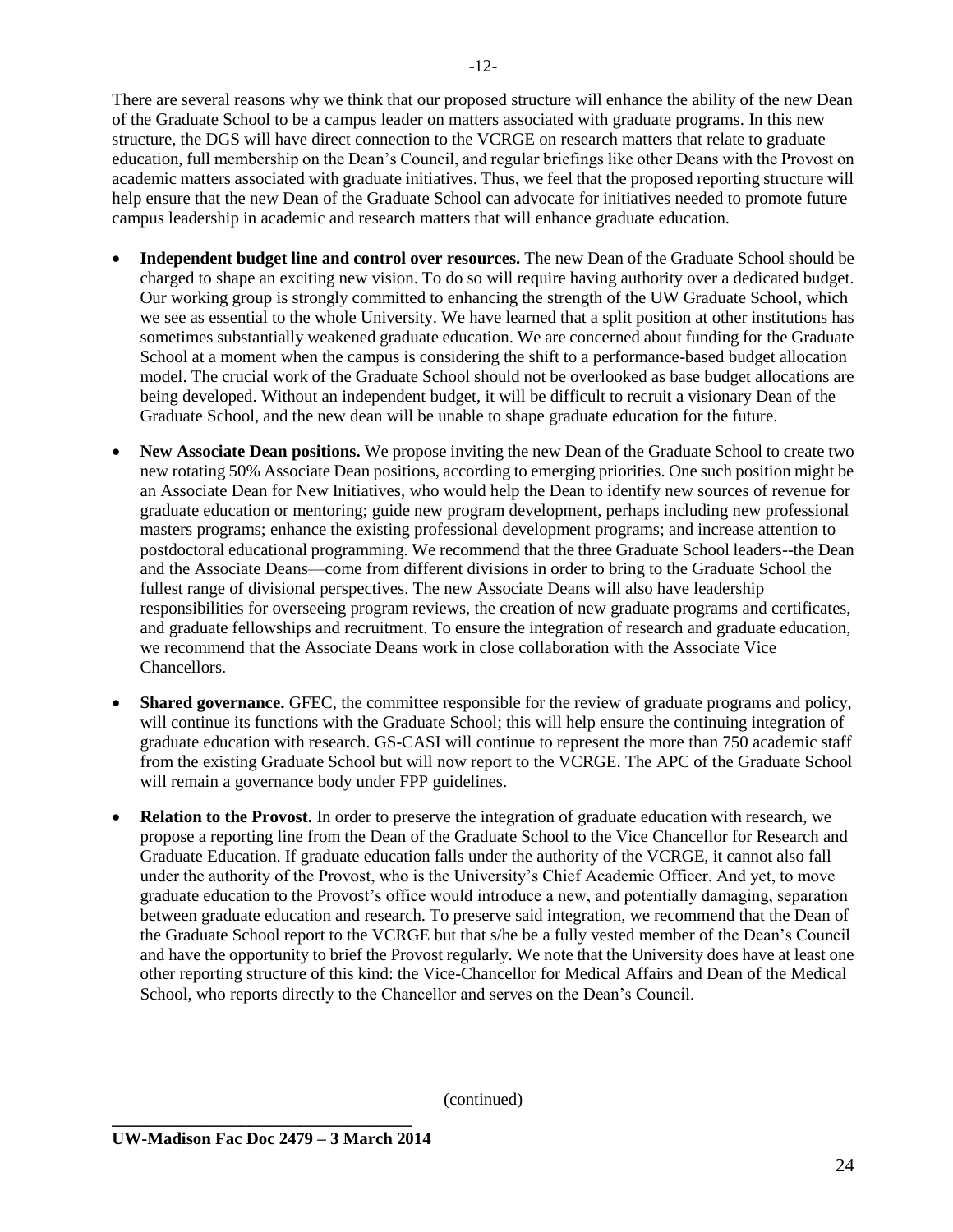**Administration.** We recommend that the staff members who are currently responsible for information technology, human resources, and accounting in the current VCR-DGS office continue to have their work distributed across research and education in the new structure. These functions successfully serve both units now, and it would be cumbersome and costly to create to new administrative teams where one team can serve both offices successfully. Independent of structure, it seems possible that additional resources will be needed to support the combined activities effectively.

#### **Integration of Research and Graduate Education:**

- **Leadership meetings**. We heard repeatedly that one successful mechanism for ensuring broad divisional representation and the continuing integration of graduate education and research is the current weekly meeting of the current Vice Chancellor for Research/Dean of the Graduate School leadership team. We recommend continuing this practice, and to include the Vice Chancellor, the Associate Vice Chancellors, the Dean and Associate Deans of the Graduate School so they will have frequent opportunities to address issues of overlapping concern.
- **Integration of graduate education with research.** In addition to their roles in research-related matters, the Divisional Associate Deans in the Graduate School, as it is currently structured, oversee program reviews, the creation of new graduate programs and certificates, and graduate fellowships and recruitment, all points where the health of the University's research program intersects with the quality of graduate education. We recommend that the Associate Vice Chancellors continue to participate in discussions of graduate education through their membership on the Graduate Faculty Executive Committee and Graduate Research Scholar Governance Committee and that they work in close collaboration with the new Associate Deans for Graduate Education on existing and new initiatives that occur at the intersection of research and education. We recommend a change to FPP to allow the new Associate VCs to be ex officio members of GFEC. In these ways, the Associate Vice Chancellors will continue to have an ongoing, active stake in the integration of graduate education with research.

# **PROPOSAL FOR TWO NEW TASKFORCES**

Two questions surfaced repeatedly in many conversations this working group conducted. They remain beyond our purview to resolve, but we wish to recommend two taskforces to address these complex issues that affect the success of research on campus.

- **A taskforce on research centers**. Currently, some research centers reside in the Graduate School. Others are in schools or colleges. Should they be redistributed or restructured? What are the advantages and disadvantages of the current structures for centers?
- **A taskforce on safety.** Some faculty and staff recommend that biological, chemical, and radiation safety should report to the VCRGE. Safety is a large and complex organization, however, with staff who have multiple responsibilities. We recommend a taskforce to address a possible restructuring of the safety office and its oversight structures to improve the integration of mandated activities with research teams, to encourage the campus to be proactive in anticipating and meeting new guidelines, and to provide better operational alignment with campus administration, finances and facilities.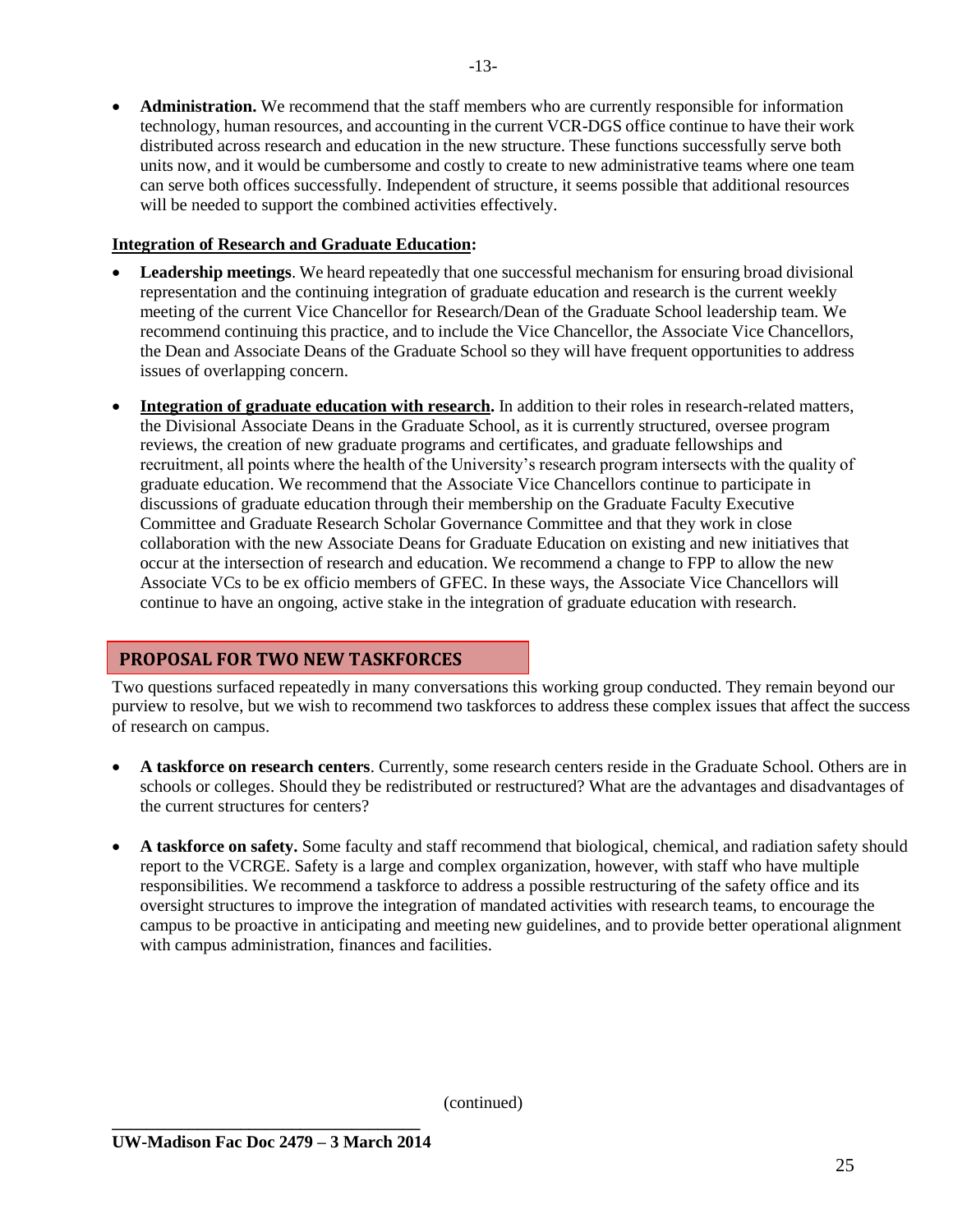#### **Appendix 1. Figures**



# **FIGURE 1. Current UW-Madison reporting structure for VCR-DGS**

**FIGURE 2. The proposed leadership structure**

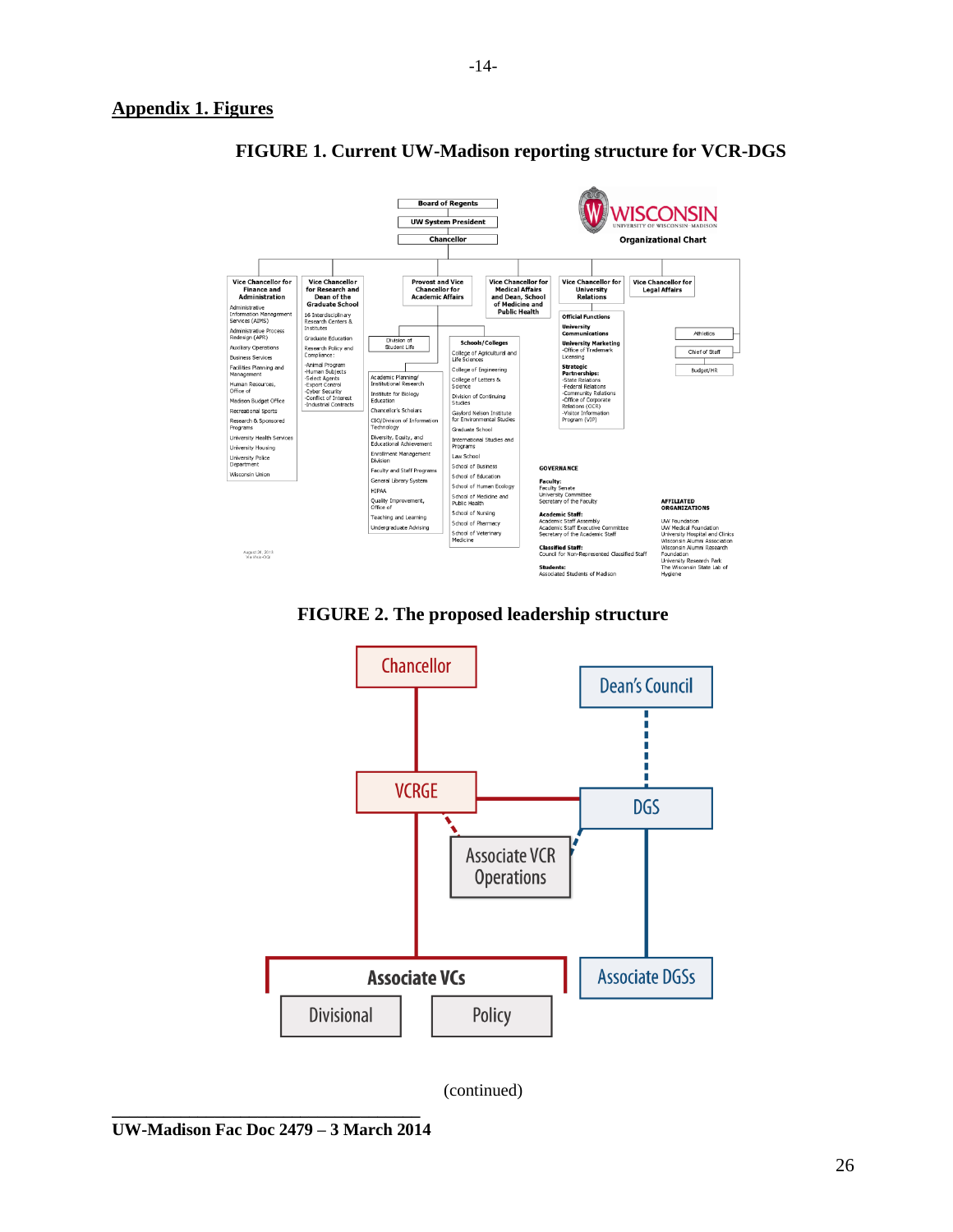

# **FIGURE 3: The VCRGE office**

**FIGURE 4. The Dean of the Graduate School**



**\_\_\_\_\_\_\_\_\_\_\_\_\_\_\_\_\_\_\_\_\_\_\_\_\_\_\_\_\_\_\_\_\_\_\_ UW-Madison Fac Doc 2479 – 3 March 2014**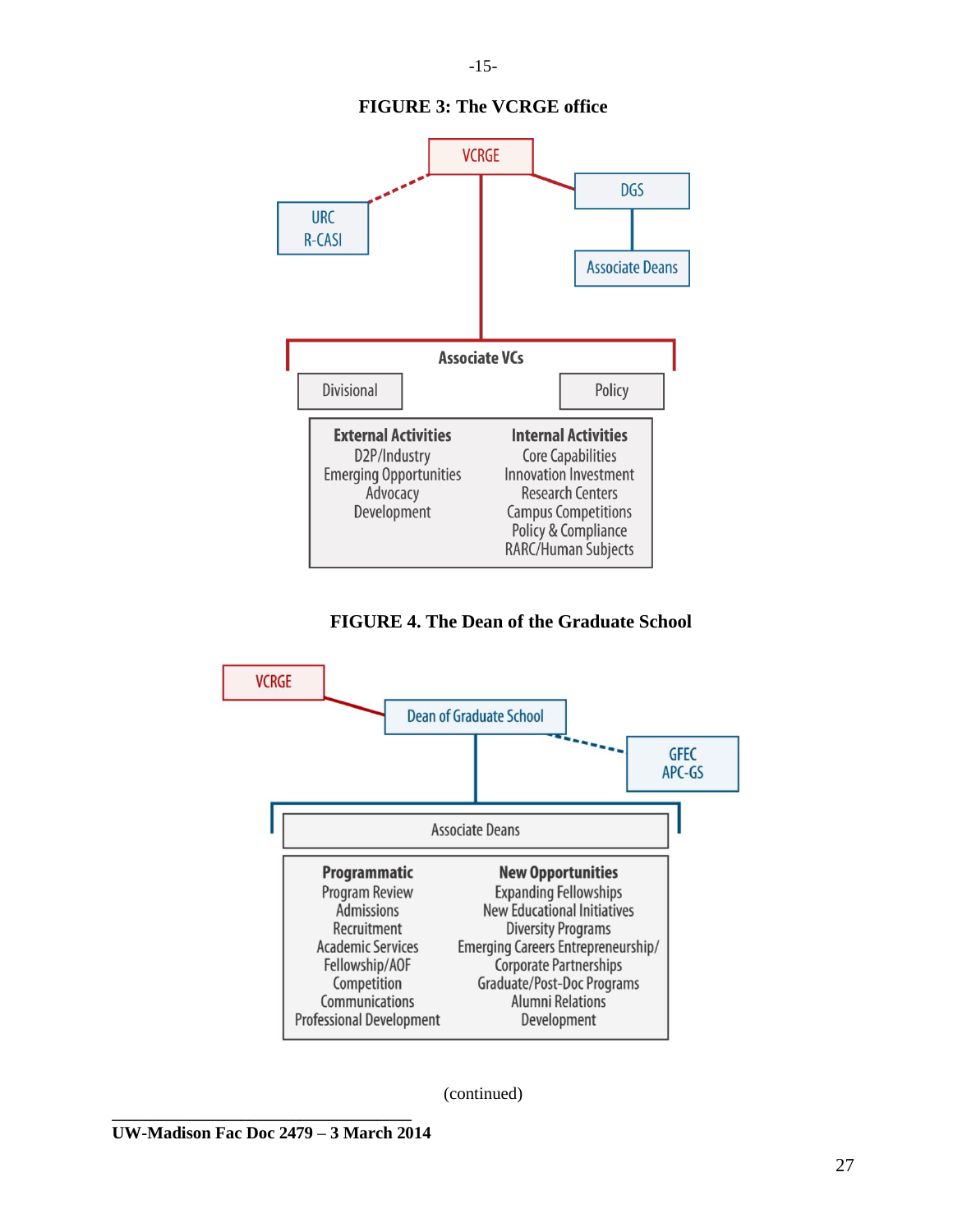# **Appendix 2. Working Group Meetings**

The working group has met at least once per week during and outside campus hours since we were charged in order to meet our charges in a timely and deliberative manner. During the course of our deliberations, we have met individually with Martin Cadwallader, current VCR & DGS, as well as stakeholder groups, including:

- University Committee (suggested by working group): January 6, 2014
- Dean Cadwallader (suggested by working group): January 10, 2014
- Graduate School Associate Deans (suggested by working group): January 10, 2014
- Associate VCRs (suggested by working group): January 10, 2014
- R. Timothy Mulcahy Retired-VPR University of Minnesota & former-GS Associate Dean UW-Madison (suggested by Chancellor Blank and members of the working group): January 21, 2014
- Associate Research Deans (suggested by working group): January 17, 2014
- Dean's Council (suggested by Provost and working group): January 22, 2014
- GS-CASI committee (requested by CASI committee): January 29, 2014
- GFEC/APC of the Graduate School (suggested by working group and requested by GS representatives): January 31, 2014
- Classified Staff Executive Committee: proposed for February 20, 2014
- Academic Staff Executive Committee: proposed for February 20, 2014

In addition, we solicited input from the campus community by posting an announcement in *Inside UW-Madison* and by asking the deans of the schools and colleges to post requests for information in their individual electronic newsletters. Individual members of the working group interviewed leaders in the research or graduate education enterprise at peer institutions in order to understand their system and identify issues, challenges and solutions that might transferable to UW-Madison.

As a consequence of our deliberations and the above discussions with stakeholders in the research and graduate education enterprise, we reached consensus on the following issues:

- i) that the research and graduate education missions of the university are crucial and linked
- ii) that each of these core activities is undergoing rapid change
- iii) that some of our practices have contributed to a growing gap in the human, fiscal and operational resources needed to meet these needs, and
- iv) that new structures, resources and positions are needed to capture new opportunities while nurturing the special programs that provide the margin of excellence for UW-Madison.

In February 2014, we sent the University Committee a working draft of our recommendations so they could seek broad campus input in their deliberations. With help from the Secretary of the Faculty's Office, we will hold two open meetings for faculty and staff in March 2014. Prior to these sessions, we will have provided background materials and requested questions from faculty and staff.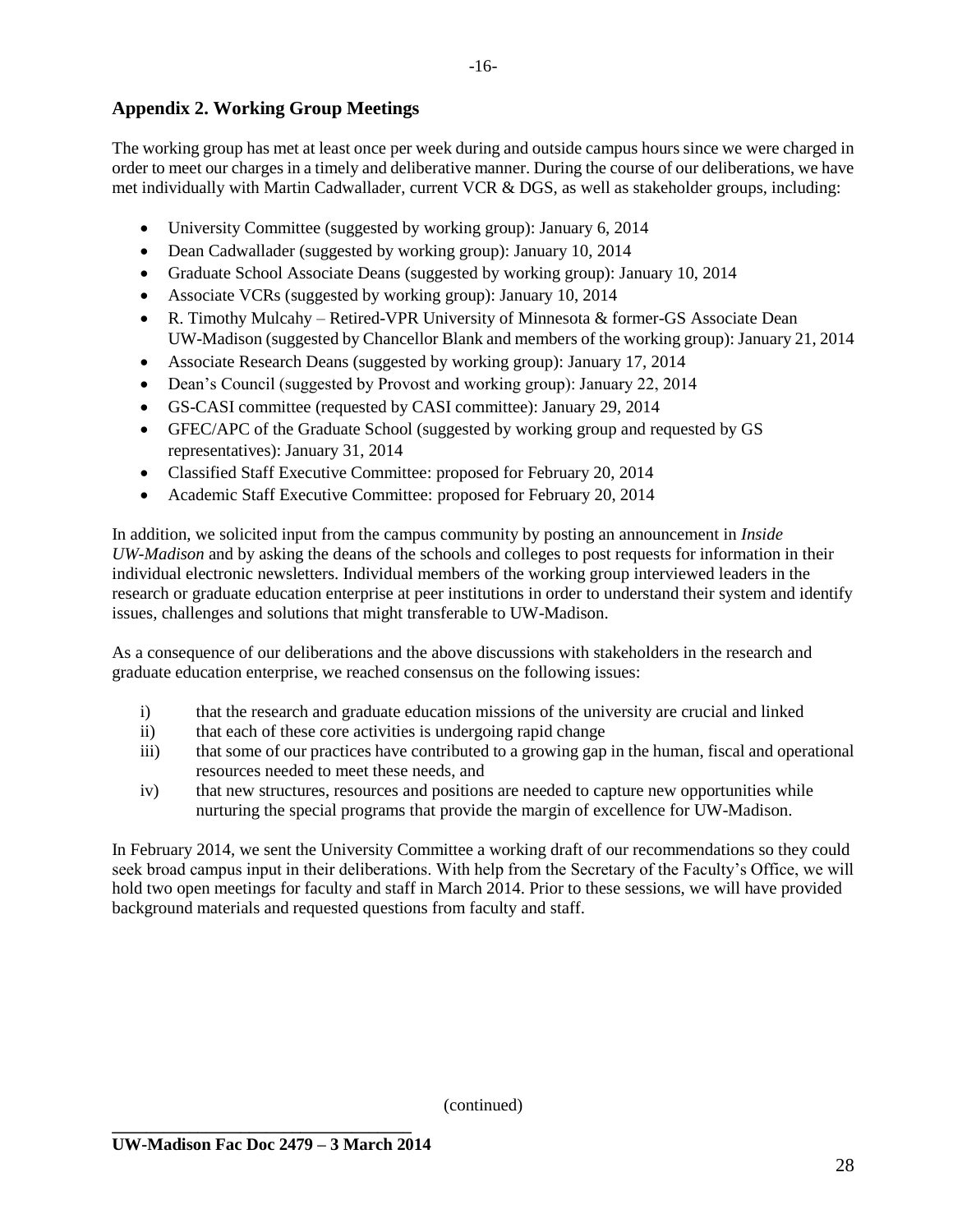#### **Appendix 3. Materials Reviewed by the Working Group for Leadership Change**

Charge to ad hoc committee to determine the needs and structure of the UW-Madison Research Enterprise (September 4, 2009)

[\(http://www.news.wisc.edu/research-and-graduate-ed/docs/ResearchEnterpriseAdHocCharge.pdf\)](http://www.news.wisc.edu/research-and-graduate-ed/docs/ResearchEnterpriseAdHocCharge.pdf)

White Paper of the Academic Staff Ad Hoc Committee on the Research Enterprise (January 21, 2010) [\(https://www.secfac.wisc.edu/univcomm/ResearchEnterpriseReport.pdf\)](https://www.secfac.wisc.edu/univcomm/ResearchEnterpriseReport.pdf)

Report of the ad hoc committee to determine the needs and structure of the UW-Madison Research Enterprise (February 19, 2010) [\(https://www.secfac.wisc.edu/univcomm/ResearchEnterpriseReport.pdf\)](https://www.secfac.wisc.edu/univcomm/ResearchEnterpriseReport.pdf)

University Committee Plan to Restructure the Research Enterprise (March 11, 2010) [\(https://www.secfac.wisc.edu/univcomm/ResearchEnterpriseReport.pdf\)](https://www.secfac.wisc.edu/univcomm/ResearchEnterpriseReport.pdf)

Faculty Senate Document 2190: Recommendation regarding the structure of the UW-Madison research enterprise (April 12, 2010) [\(http://www.secfac.wisc.edu/senate/2010/0412/2190.pdf\)](http://www.secfac.wisc.edu/senate/2010/0412/2190.pdf)

2009 Campus Powerpoint on Proposed Research Structure (undated) [\(http://www.news.wisc.edu/research-and-graduate-ed/town-hall-meetings.html\)](http://www.news.wisc.edu/research-and-graduate-ed/town-hall-meetings.html)

Membership and duties of the Graduate Faculty Executive Committee, the Academic Planning Committee of the Graduate School, and Section 3.07 of FPP (which describes their composition and roles) Graduate School Strategic Plan 2012-2017 [\(https://grad.wisc.edu/wp-content/uploads/2013/11/Graduate-School-Strategic-Plan-2012-2017.pdf\)](https://grad.wisc.edu/wp-content/uploads/2013/11/Graduate-School-Strategic-Plan-2012-2017.pdf)

PVL for Provost Search [\(http://www.provost.wisc.edu/provostsearch.htm\)](http://www.provost.wisc.edu/provostsearch.htm)

2013 UW Madison Data Digest [\(http://apir.wisc.edu/datadigest/201213Digest/digest\\_13\\_web.pdf\)](http://apir.wisc.edu/datadigest/201213Digest/digest_13_web.pdf)

UW-Madison Leadership Organization Chart [\(http://www.wisc.edu/about/leadership/docs/UWLeadershipOrgChart\\_20130826.pdf\)](http://www.wisc.edu/about/leadership/docs/UWLeadershipOrgChart_20130826.pdf)

PVLs for the Graduate School Associate Deans & Associate Vice Chancellors for Research *The University Graduate Studies Officer as the University Research Officer*. 1992 Zar, Jerrold H. SRA Journal; 24:1.

Report to the President - Transformation and opportunity: The future of the U.S. research enterprise. President's Council of Advisors on Science & Technology, November 2012: [\(http://www.whitehouse.gov/sites/default/files/microsites/ostp/pcast\\_researcgenterprise\\_pressrls\\_20121130.pdf\)](http://www.whitehouse.gov/sites/default/files/microsites/ostp/pcast_researcgenterprise_pressrls_20121130.pdf) [\(http://www.whitehouse.gov/sites/default/files/microsites/ostp/pcast\\_future\\_research\\_enterprise\\_20121130.pdf\)](http://www.whitehouse.gov/sites/default/files/microsites/ostp/pcast_future_research_enterprise_20121130.pdf)

2013 Base budget forecast model from Vice Chancellor for Administration & Finance [http://www.news.wisc.edu/system/assets/51/original/Base\\_Budget\\_Forecast\\_memo.pdf?1377105281](http://www.news.wisc.edu/system/assets/51/original/Base_Budget_Forecast_memo.pdf?1377105281)

Memo to Chancellor Blank & University Committee from Graduate School Associate Deans on the Future of the Graduate School (December 2, 2013), available upon request.

Memo from the University Committee establishing the working group (December 6, 2013)

(continued)

**\_\_\_\_\_\_\_\_\_\_\_\_\_\_\_\_\_\_\_\_\_\_\_\_\_\_\_\_\_\_\_\_\_\_\_ UW-Madison Fac Doc 2479 – 3 March 2014**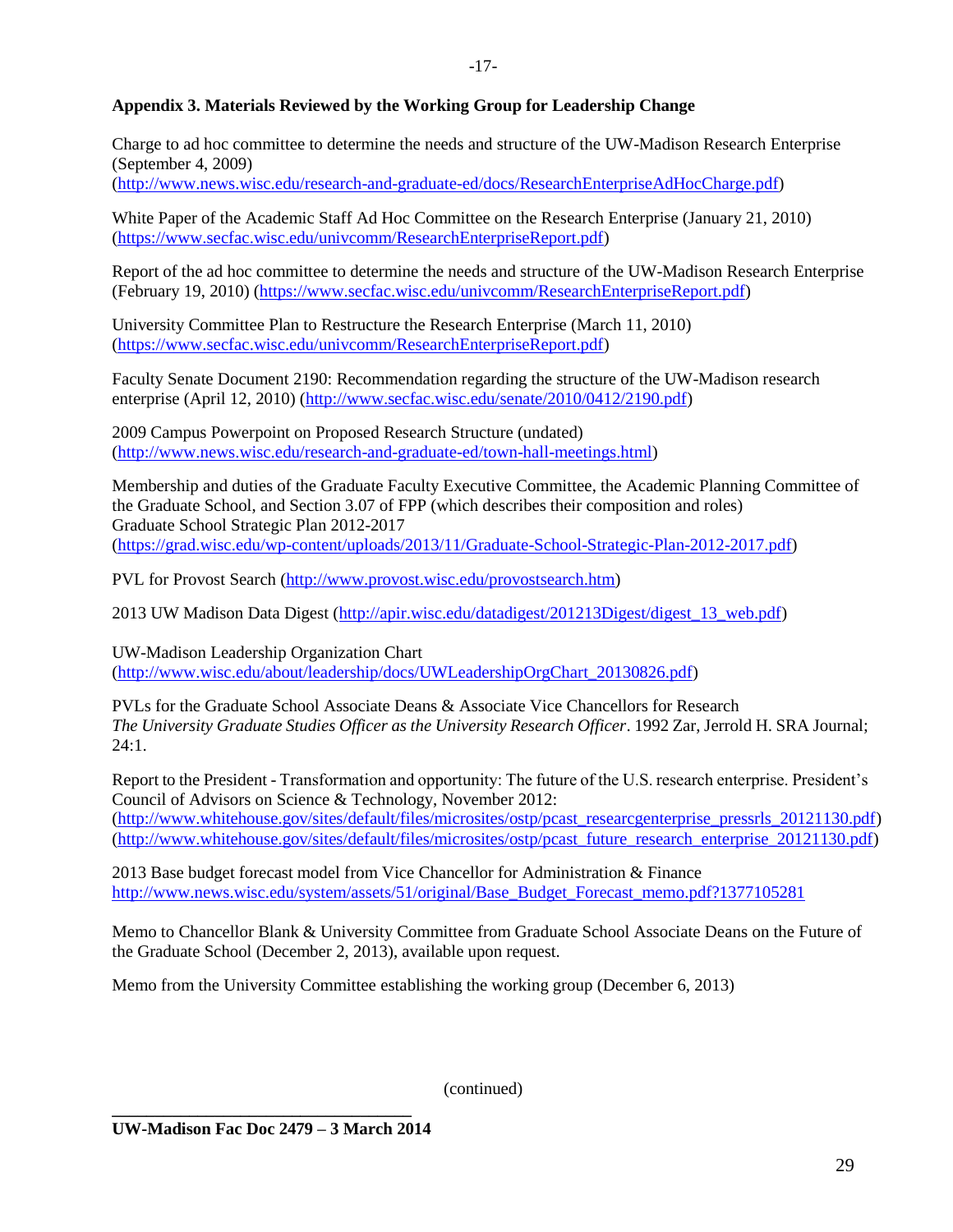**Appendix 4** – **Request for community input to the Working Group for Leadership Change** *Inside UW-Madison* **(7 January 2014):** *<http://www.news.wisc.edu/22422>*

#### *Working Group to Explore Revised Research Leadership Structure*

*As a follow-up to the establishment of a UW-Madison Vice Chancellor for Research in 2010, the University Committee and Chancellor Rebecca Blank have appointed a working group to explore the efficacy of a leadership structure within the research enterprise that involves two positions – a Vice Chancellor for Research and Graduate Studies and a Dean of the Graduate School.*

*The working group is chaired by bacteriology Professor Tim Donohue and includes engineering Professor Susan Babcock, animal sciences Professor Mark Cook, oncology Professor Michael Gould, social work Professor Jan Greenberg, English Professor Caroline Levine, and Graduate School Associate Deans Daniel Kleinman and Petra Schroeder.*

*The group has begun meeting with campus stakeholders. By mid-February, it will produce a report for the University Committee and Chancellor Blank, which will then be presented to the Faculty Senate in March. Comments and questions can be directed to the group via [workinggroup@uc.wisc.edu](mailto:workinggroup@uc.wisc.edu)*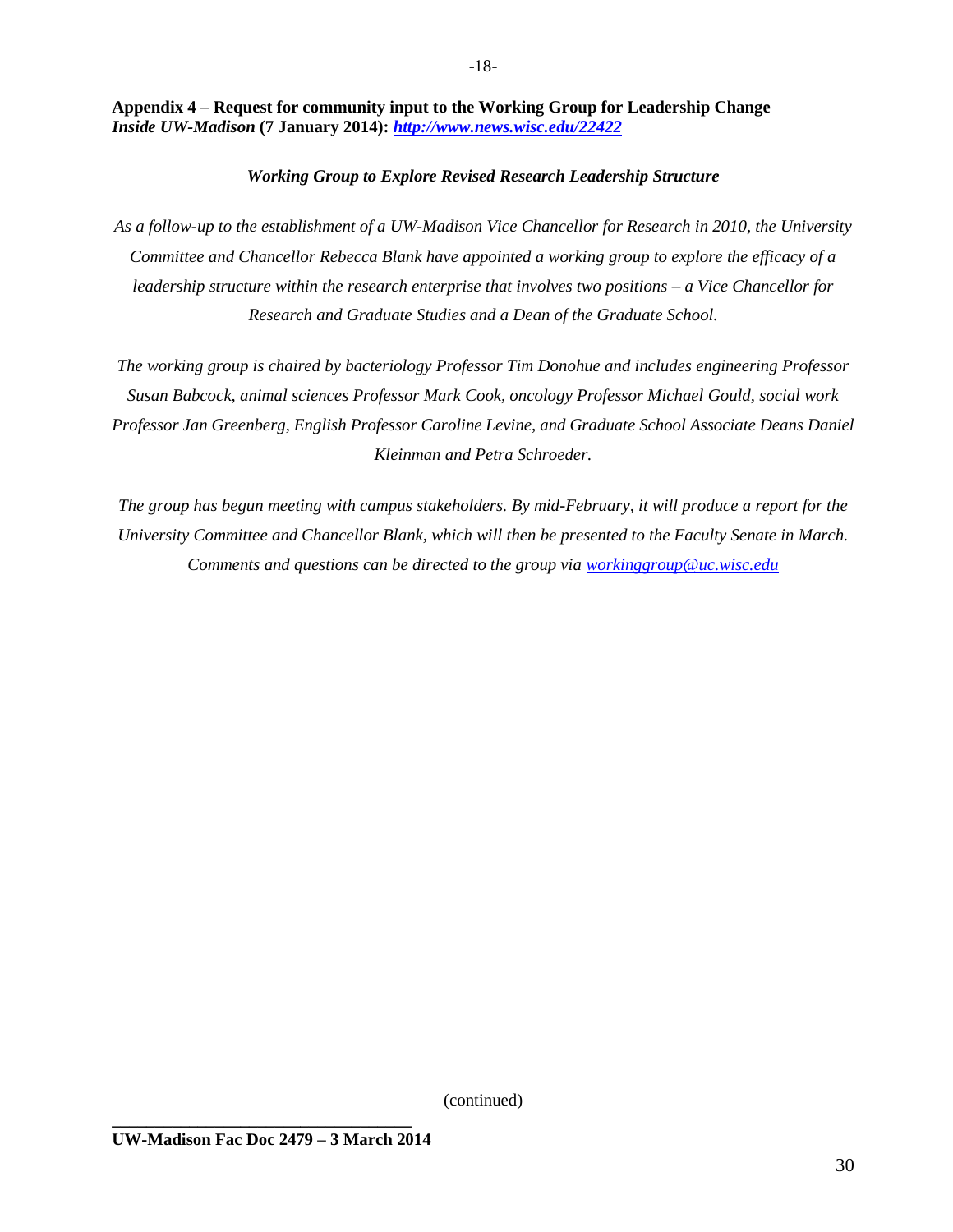#### **Appendix 5 - Duties of Existing Graduate School Governance Units**

#### **Graduate Faculty Executive Committee**

*<http://grad.wisc.edu/gfec/>*

The Graduate Faculty Executive Committee (GFEC) exercises the powers of the graduate faculty with respect to establishing, reviewing and modifying graduate degree programs, named options, graduate/professional certificates, and capstone certificates.

The GFEC is also responsible for:

- setting standards for admission and degree requirements;
- evaluating and recommending actions on student appeals;
- engaging in strategic planning discussions, such as graduate student recruitment, professional development, and learning outcomes;
- focus on other relevant graduate education policy concerns.

For a description of GFEC-related processes, or for assistance in planning a graduate program approval or review, please see [GFEC Member Resources.](https://kb.wisc.edu/GSAdminKB/page.php?id=31586) Membership selection, functions and procedures of the GFEC are defined b[y FPP 3.07.](http://secfac.wisc.edu/governance/FPP/Chapter_3.htm#307)

#### **Academic Planning Council of the Graduate School (APC-GS)**

*[http://www.secfac.wisc.edu/governance/fpp/Chapter\\_3.htm#307](http://www.secfac.wisc.edu/governance/fpp/Chapter_3.htm#307)*

The Graduate Faculty Executive Committee selects a subcommittee of five faculty from among its elected members to serve, together with the dean, as the academic planning council of the Graduate School. One of the elected members shall be chosen from each faculty division and the fifth elected member shall be chosen at-large. The dean may invite associate deans or others to attend meetings of the academic planning council as advisors. The academic planning council advises the dean on policy and budgetary planning and presents faculty views and opinions to the dean. It also has the responsibility of assisting the graduate faculty in understanding budget and policy decisions and constraints.

Subjects on which the dean shall share information and consult with the academic planning council include, but are not limited to:

- 1. Program review and the future development or contraction of graduate programs.
- 2. Allocation of flexible resources to various uses, such as fellowships, support of individual investigators, matching funds for facilities grants, funding for new faculty, and awards.
- 3. Policies and budget decisions for service facilities operated by the Graduate School.
- 4. Policies and budget decisions relating to research centers administered by the Graduate School.
- 5. Appointments of committees of the Graduate School. The council shall report regularly to the Graduate Faculty Executive Committee, and distribute a written report to the graduate faculty at least once each year.

#### **GS-Committee of Academic Staff Issues**

**<https://kb.wisc.edu/gsadminkb/page.php?id=30405>**

The GS Committee on Academic Staff Issues (GS-CASI) exists to advise the Dean on matters of concern to Academic Staff. The Dean may ask us for advice and we may volunteer advice to the Dean. We welcome [input](https://kb.wisc.edu/gsadminkb/page.php?id=30409#CASI-Input) from Academic Staff about issues we are considering and about any other issues of concern to you.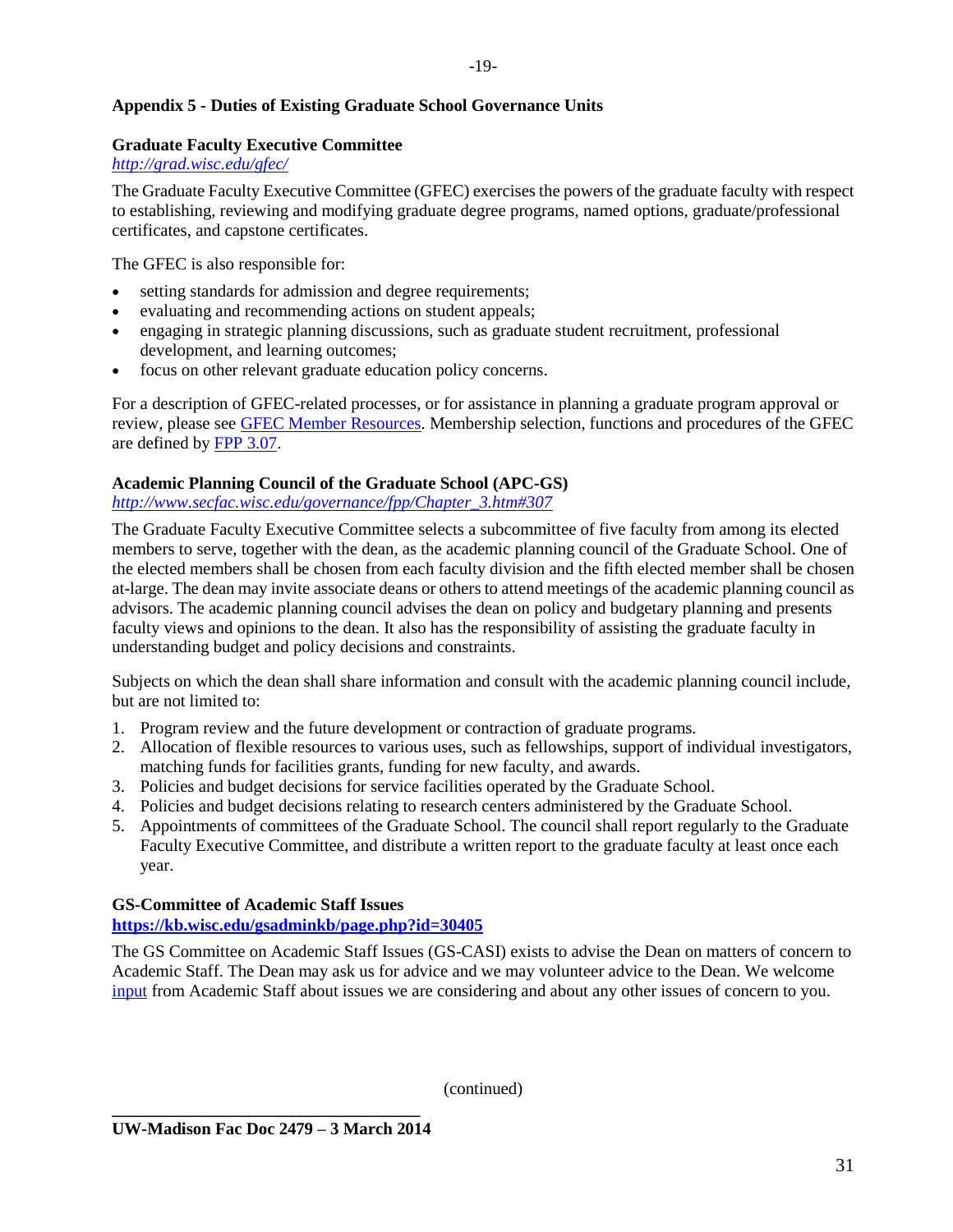Responsibilities of the CASI include but are not limited to:

- Representing Graduate School academic staff in the development and review of all Graduate School policies and procedures concerning Graduate School academic staff
- Promoting a positive climate and enhance an appreciation for diversity among Graduate School academic staff
- Advising the Dean on Graduate School program decisions likely to affect promotional opportunities or lead to nonrenewal or layoff of Graduate School academic staff
- Recommending opportunities for participation of Graduate School academic staff in governance
- Recommending opportunities for recognition of Graduate School academic staff contributions to the excellence of the Graduate School
- Recommending mentoring and professional development programs for Graduate School academic staff
- Representing the Graduate School academic staff in communications to the Academic Staff Assembly (ASA) and its Standing Committees, the Academic Staff Executive Committee (ASEC), the Academic Staff Public Representation Organization (ASPRO), other campus committees, and the Secretary of the Academic Staff
- Serving as a forum for discussion of the concerns of Graduate School academic staff.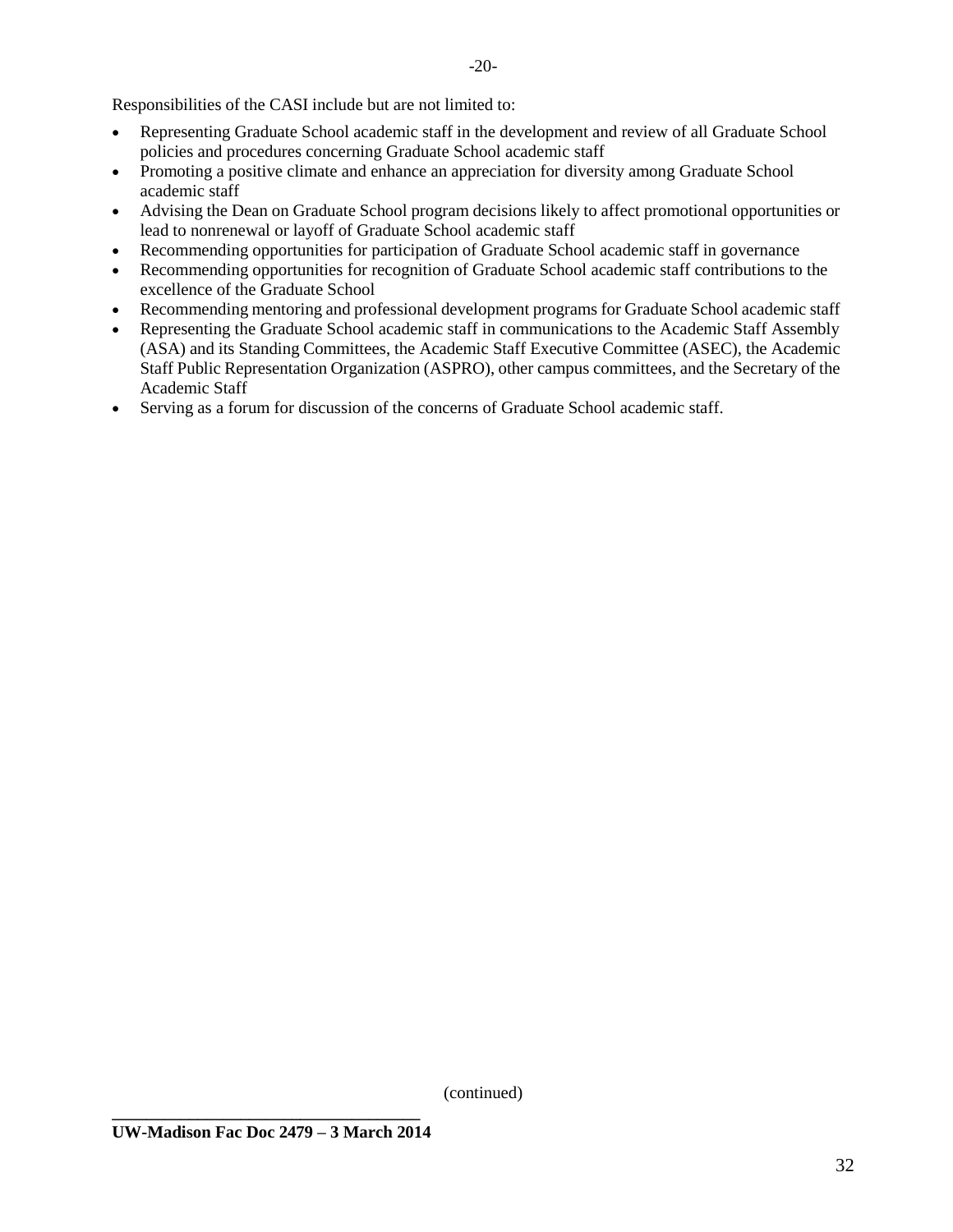

-21-

#### **December 6, 2013**

To: Susan Babcock, professor, Department of Materials Science and Engineering Mark Cook, professor, Department of Animal Science Tim Donohue, professor, Department of Bacteriology Michael Gould, professor, Department of Oncology Jan Greenberg, professor, School of Social Work Daniel Kleinman, associate dean, Graduate School Caroline Levine, professor, Department of English Petra Schroeder, associate dean, Graduate School

From: Michael Bernard-Donals, chair, University Committee

Re: Charge to the Working Group on Leadership Changes in the Office of the Vice Chancellor for Research/Dean of the Graduate School

Over the last four years, the demands placed on the Vice Chancellor for Research and Dean of the Graduate School (VCR/DGS) have grown substantially. These demands have increased at a time when the need for leadership in the graduate school and the university's research enterprise are greater than ever. With these growing demands and responsibilities, the University Committee and the Chancellor have engaged in discussions regarding the structure of leadership in the research enterprise and the graduate school.

The Chancellor is concerned that the current job is too large, combining both responsibilities for research leadership and programmatic work as Dean of the Graduate School. Top candidates for Vice Chancellor are likely to find the list of responsibilities unreasonable in one job. Since much has changed in the nearly 4 years since the VCR/DGS position was proposed, the UC and chancellor believe that the structure of leadership in the research enterprise needs to be reexamined.

#### **University Committee**

University of Wisconsin-Madison 133 Bascom Hall 500 Lincoln Drive Madison, Wisconsin 53706 608/265-4562 [www.secfac.wisc.edu](http://www.secfac.wisc.edu/)